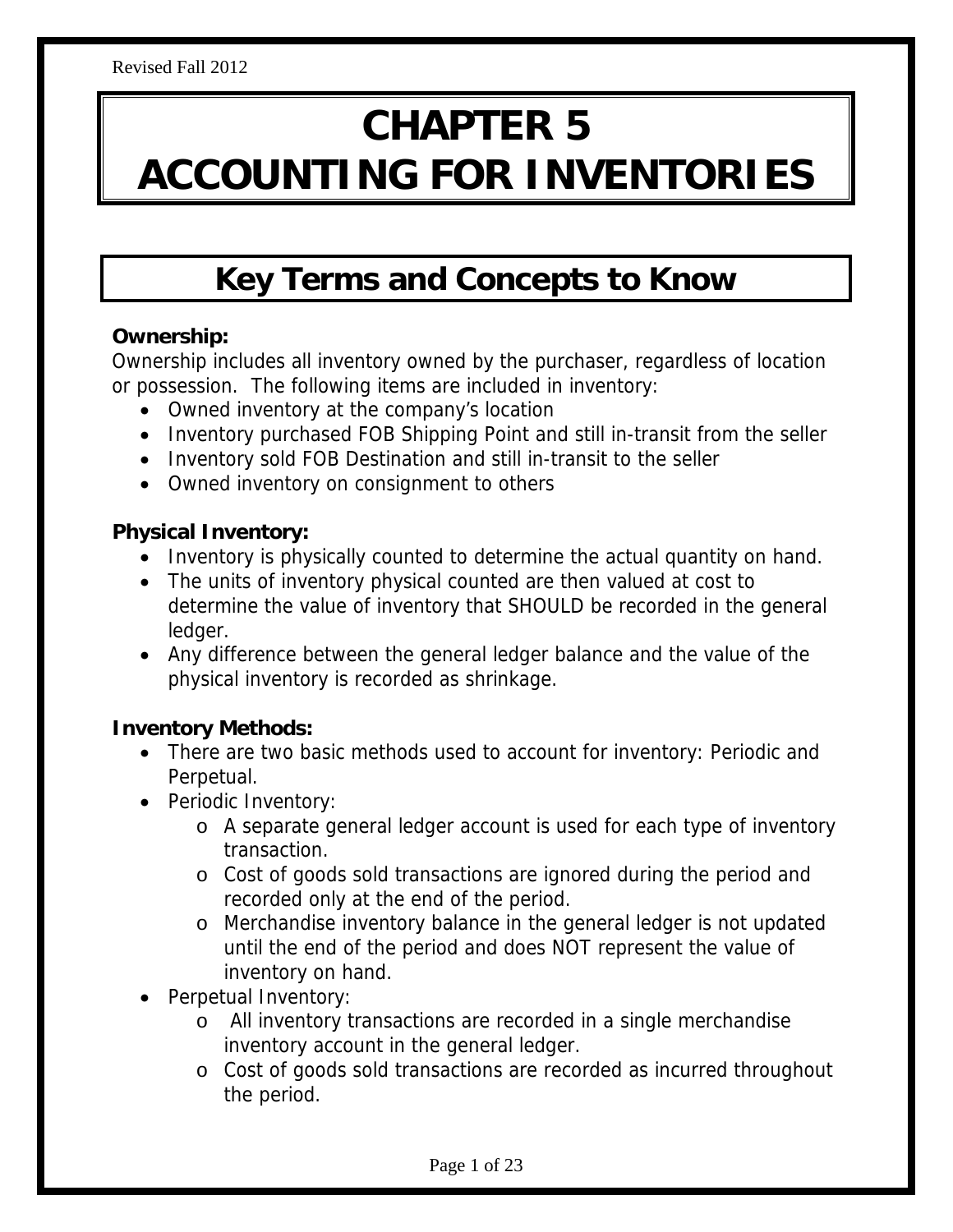o All inventory transactions are recorded as incurred, constantly updating the value of inventory in the general ledger which represents the value of inventory on hand.

#### **Inventory Cost:**

- Cost is the total resources given up to acquire inventory and move it to the purchaser's place of business.
- Cost may be assigned to units of inventory in one of four ways:
	- o Specific identification
	- o First-In, First Out (FIFO)
	- o Last-In, First-Out (LIFO)
	- o Weighted Average Cost
- The actual application of these methods will vary depending on whether a perpetual or periodic inventory system is used.

#### **Lower of Cost or Market:**

- As with all assets, inventory is recorded at cost when acquired.
- Over time, however, the cost of replacing the inventory with the same type of inventory (market cost) may fall below purchase cost.
- The lower-of-cost-or-market principle may be applied in one of three ways:
	- o To the entire inventory taken as a whole
	- o By group or class or type of product
	- o To each item individually
- This situation requires a journal entry to record the decline in the value of the inventory on hand:

 Cost of Goods Sold xxx Merchandise Inventory **xxx** 

#### **Inventory Turnover ratio and Days Sales in Inventory ratio**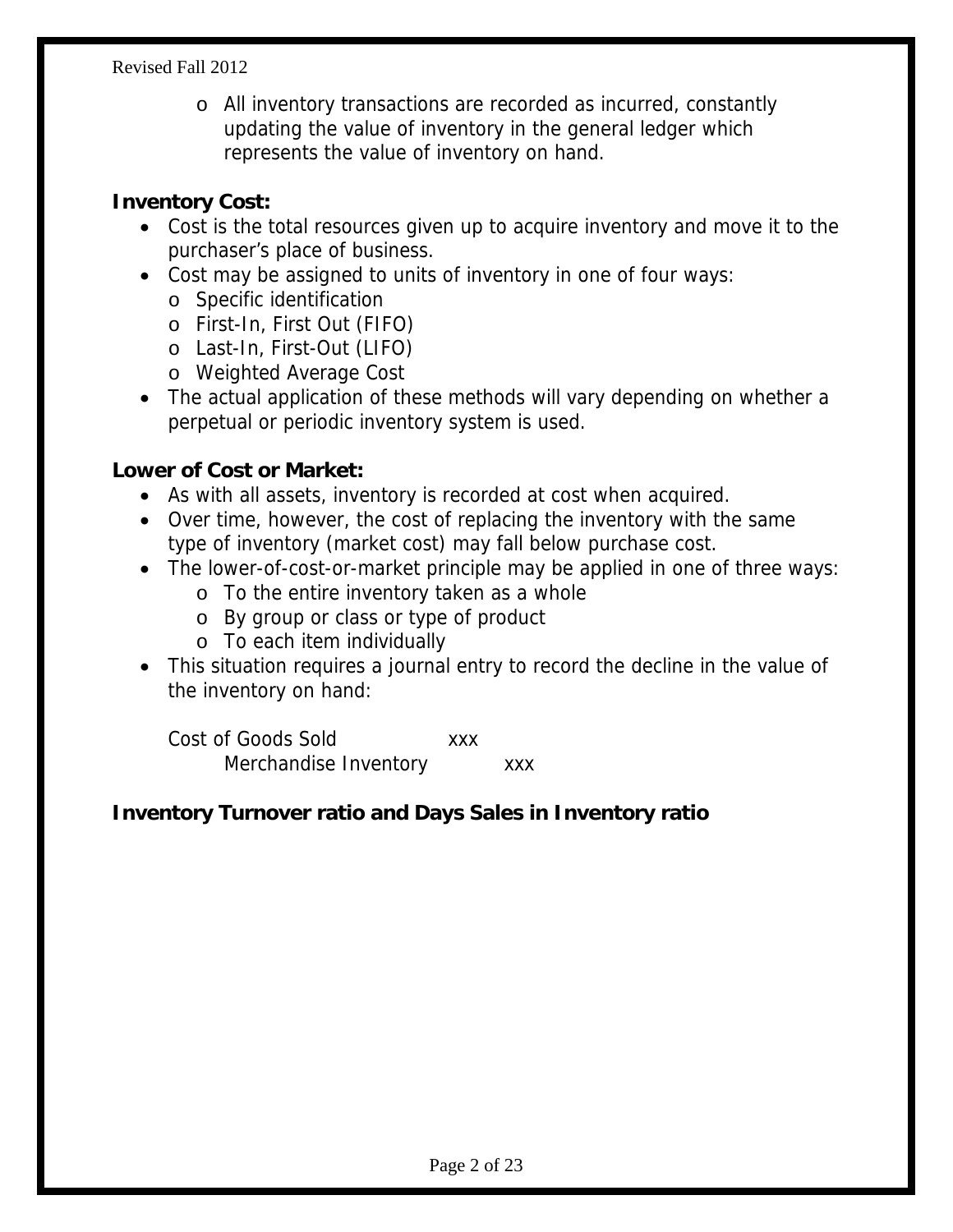# **Key Topics to Know**

## **Inventory Cost Flow Assumptions: Specific Identification**

Specific Identification means that each item in inventory is retains its purchase cost throughout the inventory and cost of goods sold cycle. This inventory method is appropriate for a low volume, high value inventory, such as a new car dealer or a high-end jewelry store would have. Specific identification is typically used with the perpetual inventory method. This method provided the "truest" value for both ending inventory and cost of goods sold, but is too cumbersome for many applications.

## **Inventory Cost Flow Assumptions: FIFO, LIFO and Average Cost**

Under these three inventory methods, inventory items or units do not retain their unit purchase cost after the purchase has been recorded. Instead, units sold during the accounting period and units remaining in inventory at the end of the accounting period are assigned a cost according to the rules of FIFO, LIFO or Average Cost.

How costs are assigned the units in ending inventory and units sold is controlled by two factors:

- 1. Whether the Periodic or Perpetual inventory method is used.
- 2. Whether FIFO, LIFO or Average Cost assumption is used for the flow of costs assigned to inventory and cost of goods sold.

In summary:

- Under FIFO, unit costs are assigned to units sold in the order in which they were incurred, regardless of which units were actually sold. The oldest or first-in unit costs are used to calculate cost of goods sold; remaining unit costs are assigned to the units in ending inventory.
- Under LIFO, unit costs are assigned to units sold in the reverse order of which they were incurred, regardless of which units were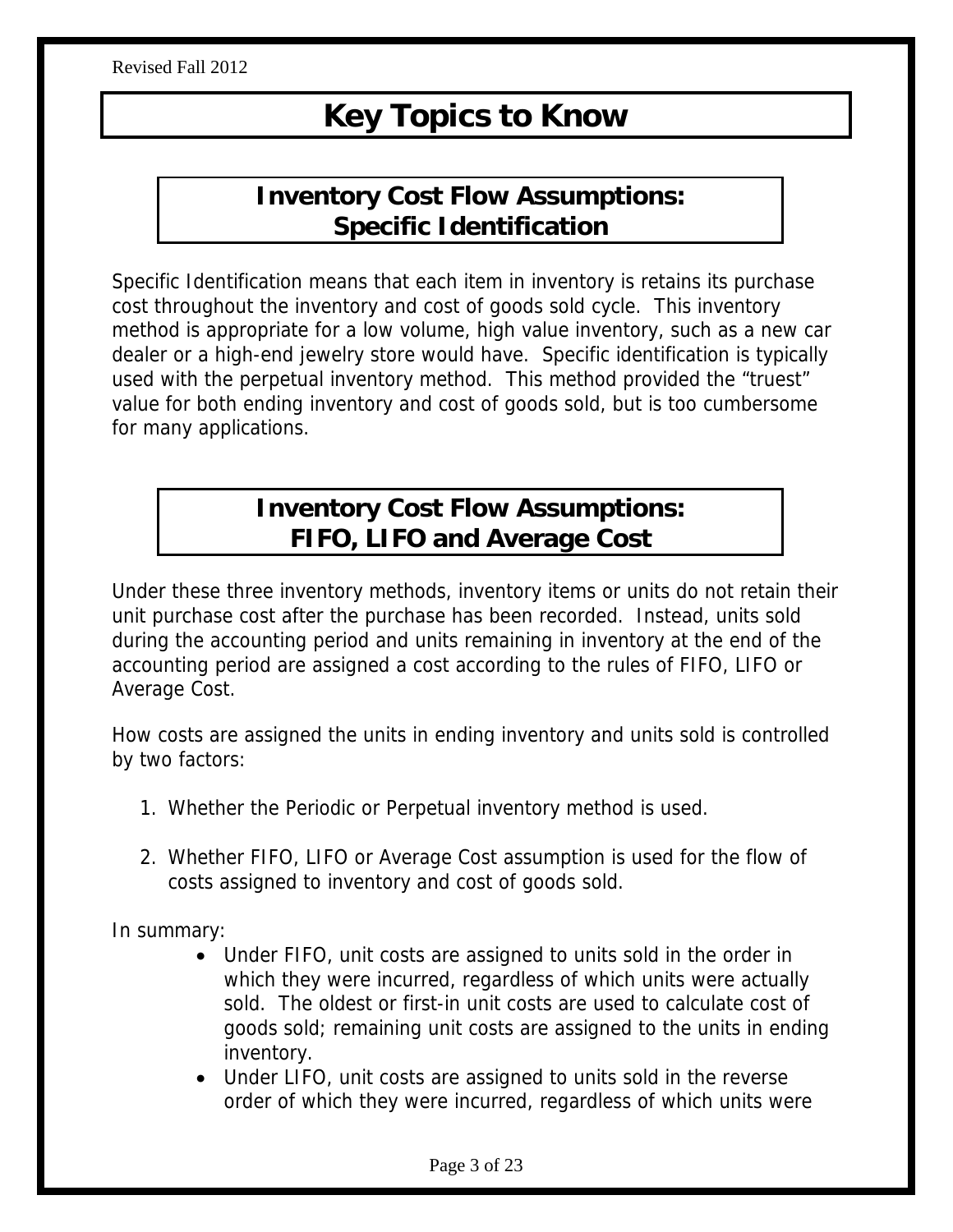actually sold. The most recent or last-in unit costs are used to calculate cost of goods sold; remaining unit costs are assigned to the units in ending inventory.

 Under Average Cost, an average cost for all units cost for all units in inventory is calculated and used to value the units in both cost of goods sold and ending inventory.

Following are examples of these methods under the periodic inventory method (Examples  $#1, #2$  and  $#3$ ) and under the perpetual inventory method (Examples  $#4, #5$  and  $#6$ ). There are 50 units in ending inventory.

| <b>Transaction Type</b>    | # of Units | <b>Unit Cost</b> |
|----------------------------|------------|------------------|
| <b>Beginning Inventory</b> | 10         | \$120            |
| Purchased                  | 40         | \$125            |
| Sold                       | 20         |                  |
| Purchased                  | 50         | \$130            |
| Sold                       | 20         |                  |
| Sold                       | 30         |                  |
| Purchased                  | 40         | \$132            |
| Sold                       | 20         |                  |

#### **Example #1: FIFO/Periodic**

Note that the costs of the 50 units purchased at \$130 have been split between the units sold and the units remaining in inventory.

| Cost/unit |          | Units                     | Cost/unit | Total                   |
|-----------|----------|---------------------------|-----------|-------------------------|
| \$120     | \$1,200  |                           |           |                         |
| \$125     | 5,000    |                           |           |                         |
| \$130     | 5,200    | 10                        | \$130     | \$1,300                 |
|           |          | 40                        | \$132     | 5,280                   |
|           | \$11,400 |                           |           | \$6,580                 |
|           |          | <b>Cost of Goods Sold</b> |           | <b>Ending Inventory</b> |

#### **Example #2: LIFO/Periodic**

|       | Cost of Goods Sold |          |       | <b>Ending Inventory</b> |         |
|-------|--------------------|----------|-------|-------------------------|---------|
| Units | Cost/unit          | Total    | Units | Cost/unit               | Total   |
| 50    | \$130              | \$6,500  | 10    | \$120                   | \$1,200 |
| 40    | \$132              | 5,280    | 40    | \$125                   | 5,000   |
|       |                    | \$11,780 |       |                         | \$6,200 |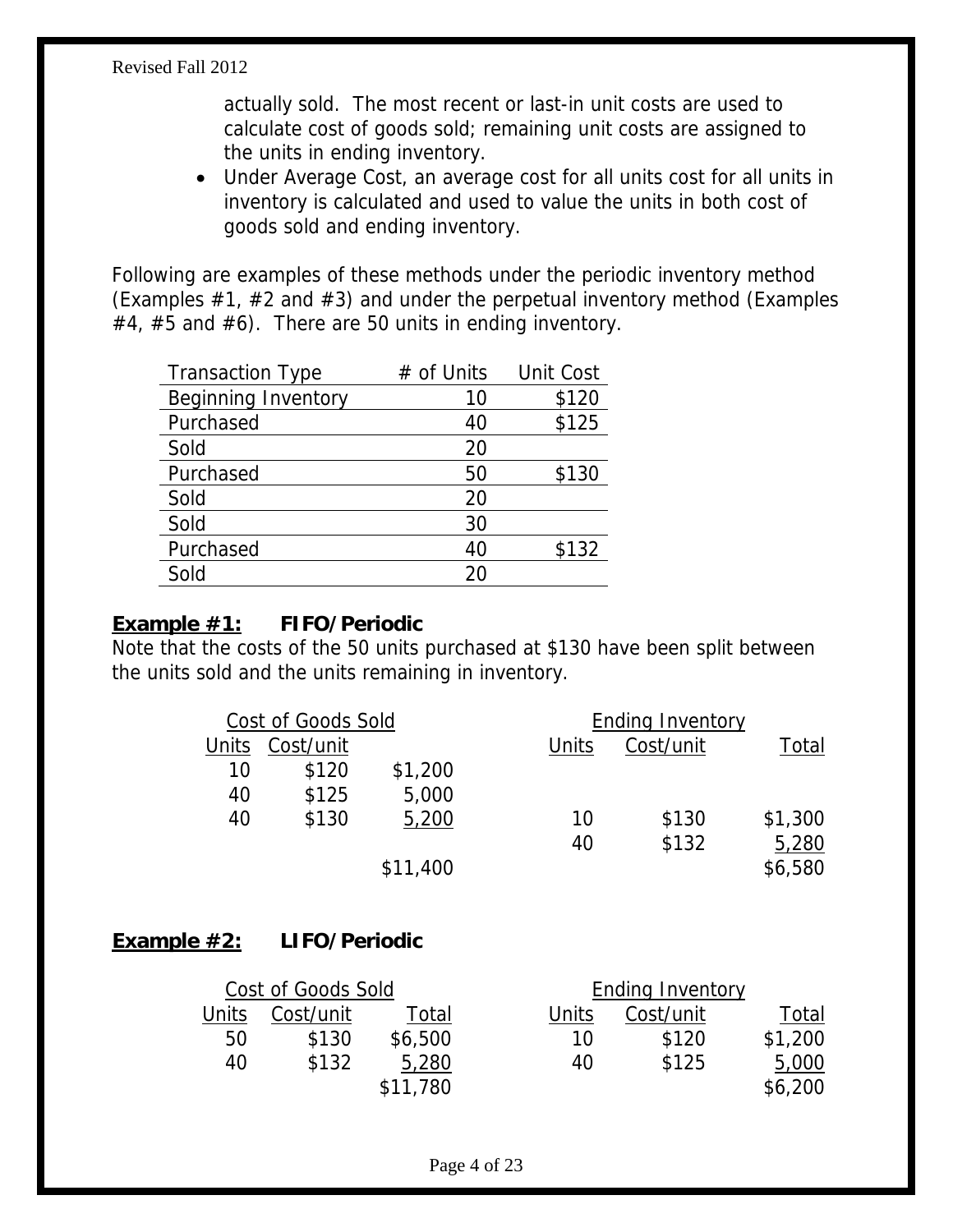#### **Example #3: Average Cost/Periodic**

| <b>Transaction Type</b>    | $#$ of Units | Unit Cost | Value    |
|----------------------------|--------------|-----------|----------|
| <b>Beginning Inventory</b> | 10           | \$120     | \$1,200  |
| Purchased                  | 40           | \$125     | 5,000    |
| Purchased                  | 50           | \$130     | 6,500    |
| Purchased                  | 40           | \$132     | 5,280    |
| Total                      | 140          | \$128.43  | \$17,980 |

Average Cost: \$17,980 / 140 total units = \$128.43/unit (rounded). Average cost is calculated at the end of the period.

| Cost of Goods Sold |                         |    | <b>Ending Inventory</b> |                     |
|--------------------|-------------------------|----|-------------------------|---------------------|
|                    | Units Cost/unit Total   |    | Units Cost/unit         | <u>Total</u>        |
|                    | 90 \$128.43 \$11,558.50 | 50 |                         | \$128.43 \$6,421.50 |

#### **Example #4: FIFO/Perpetual**

| <b>Transaction</b>   | <b>Purchases</b>   | Cost of Goods      | <b>Balance</b>     |
|----------------------|--------------------|--------------------|--------------------|
| <u>Type</u>          |                    | <u>Sold</u>        |                    |
| Beginning            |                    |                    | $10@$120=$1,200$   |
| Inventory            |                    |                    |                    |
| Purchased            | $40@$125 = $5,000$ |                    | 10@\$120=\$1,200   |
|                      |                    |                    | $40@$125 = $5,000$ |
| Sold                 |                    | $10@$120=$1,200$   |                    |
|                      |                    | $10@$125 = $1,250$ | $30@$125 = $3,750$ |
| Purchased            | $50@$130= $6,500$  |                    | $30@$125 = $3,750$ |
|                      |                    |                    | $50@$130= $6,500$  |
| Sold                 |                    | $20@$125 = $2,500$ | $10@$125 = $1,250$ |
|                      |                    |                    | $50@$130= $6,500$  |
| Sold                 |                    | 10@\$125=\$1,250   |                    |
|                      |                    | $20@$130=$2,600$   | $30@$130= $3,900$  |
| Purchased            | $40@$132= $5,280$  |                    | $30@$130= $3,900$  |
|                      |                    |                    | $40@$132= $5,280$  |
| Sold                 |                    | $20@$130=$2,600$   | 10@\$130=\$1,300   |
|                      |                    |                    | $40@$132= $5,280$  |
| <b>Total/Balance</b> |                    | \$11,400           | \$6,580            |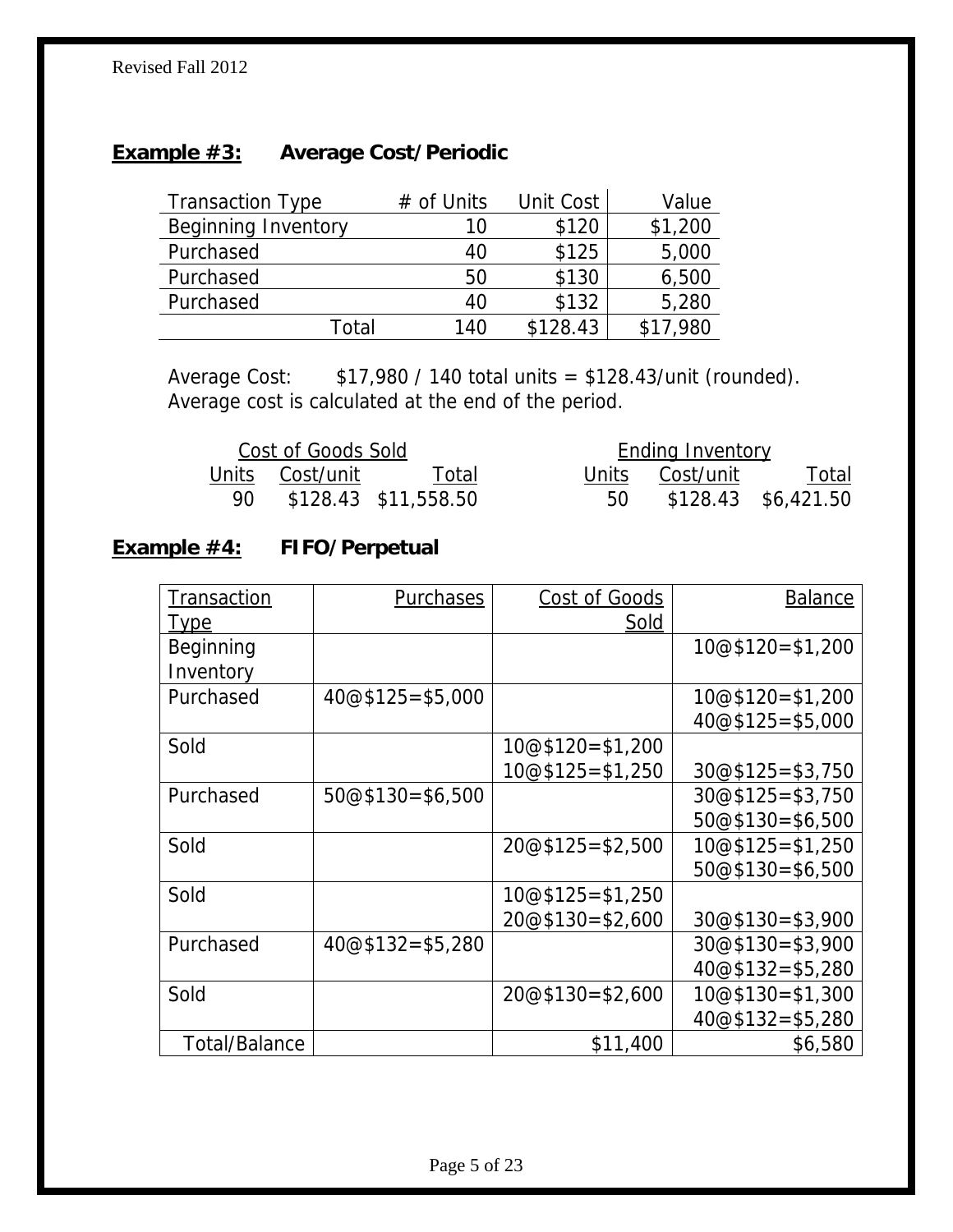## **Example #5: LIFO/Perpetual**

| <b>Transaction</b>   | <b>Purchases</b>   | <b>Cost of Goods</b> | <b>Balance</b>     |
|----------------------|--------------------|----------------------|--------------------|
| <u>Type</u>          |                    | <b>Sold</b>          |                    |
| Beginning            |                    |                      | $10@$120=$1,200$   |
| Inventory            |                    |                      |                    |
| Purchased            | $40@$125 = $5,000$ |                      | $10@$120=$1,200$   |
|                      |                    |                      | $40@$125 = $5,000$ |
| Sold                 |                    | $20@$125 = $2,500$   | $10@$120=$1,200$   |
|                      |                    |                      | $20@$125 = $2,500$ |
| Purchased            | $50@$130= $6,500$  |                      | $10@$120=$1,200$   |
|                      |                    |                      | $20@$125 = $2,500$ |
|                      |                    |                      | $50@$130= $6,500$  |
| Sold                 |                    | $20@$130=$2,600$     | $10@$120=$1,200$   |
|                      |                    |                      | $20@$125 = $2,500$ |
|                      |                    |                      | $30@$130= $3,900$  |
| Sold                 |                    | $30@$130=\$3,900$    | $10@$120=$1,200$   |
|                      |                    |                      | $20@$125 = $2,500$ |
| Purchased            | $40@$132= $5,280$  |                      | $10@$120=$1,200$   |
|                      |                    |                      | $20@$125 = $2,500$ |
|                      |                    |                      | $40@$132= $5,280$  |
| Sold                 |                    | $20@$132=$2,640$     | $10@$120=$1,200$   |
|                      |                    |                      | $20@$125 = $2,500$ |
|                      |                    |                      | $20@$132=$2,640$   |
| <b>Total/Balance</b> |                    | \$11,640             | \$6,340            |

## **Example #6: Average Cost/Perpetual**

| Transaction          | <b>Purchases</b>   | Cost of Goods Sold    | <b>Balance</b>         |
|----------------------|--------------------|-----------------------|------------------------|
| <u>Type</u>          |                    |                       |                        |
| Beginning            |                    |                       | $10@$120=$1,200$       |
| Inventory            |                    |                       |                        |
| Purchased            | $40@$125 = $5,000$ |                       | $50@$124=$6,200$       |
| Sold                 |                    | $20@$124 = $2,480$    | $30@$124 = $3,720$     |
| Purchased            | $50@$130= $6,500$  |                       | $80@$127.75 = $10,220$ |
| Sold                 |                    | $20@$127.75 = $2,555$ | $60@$127.75 = $7,665$  |
| Sold                 |                    | $30@$127.75 = $3,833$ | $30@$127.75 = $3,833$  |
| Purchased            | $40@$132= $5,280$  |                       | 70@\$130.19=\$9,113    |
| Sold                 |                    | 20@\$130.19=\$2,603   | $50@$130.19=$6,509$    |
| <b>Total/Balance</b> |                    | \$11,471              | \$6,509                |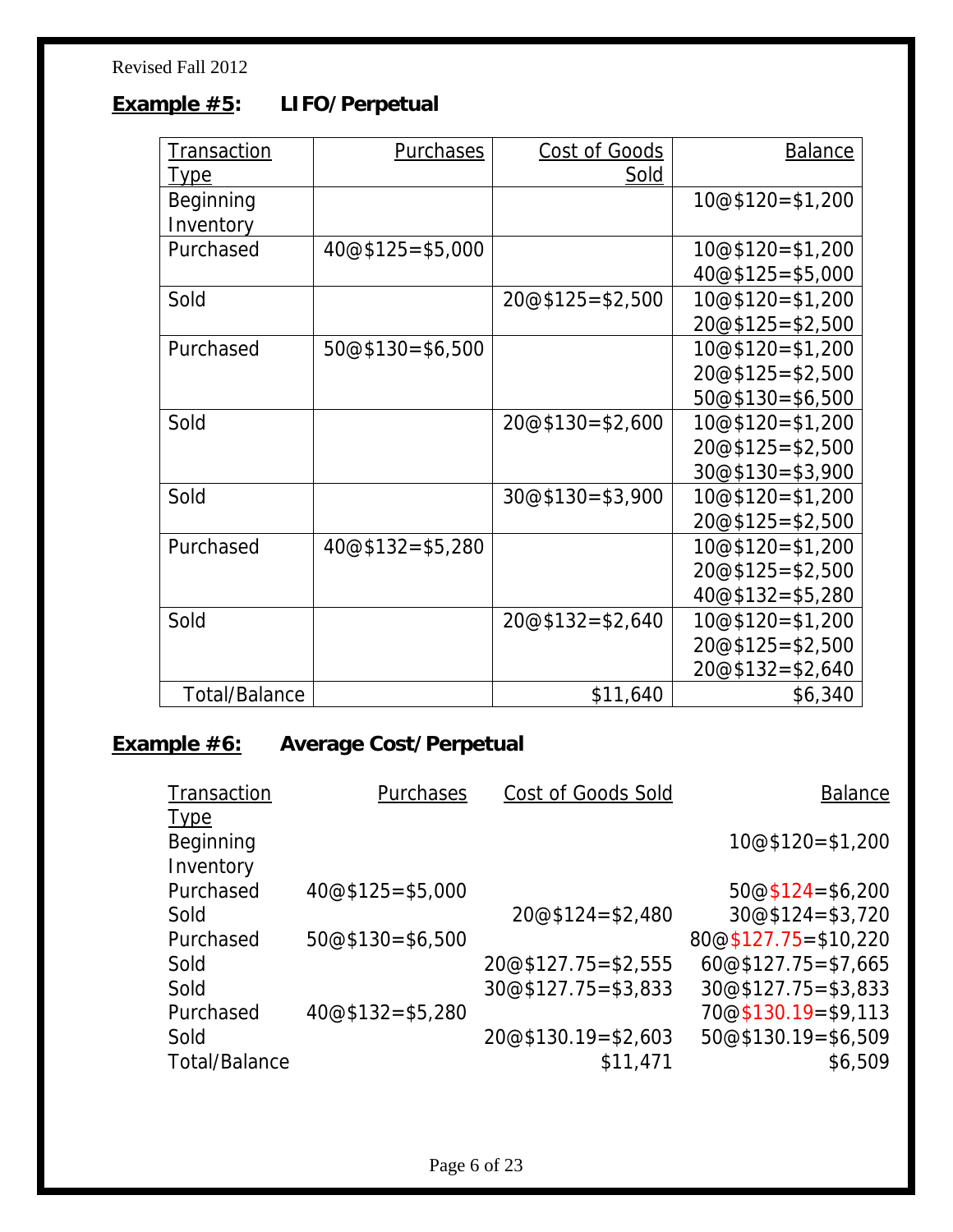Average cost (highlighted in red) is calculated after each purchase and is used to value both cost of goods sold and inventory until the next purchase is made.

#### **Summary of Examples #1 through #6:**

|                 | Cost of Goods Sold |          | <b>Ending Inventory</b> |         |
|-----------------|--------------------|----------|-------------------------|---------|
|                 | Units              | Value    | <b>Units</b>            | Value   |
| <b>Periodic</b> |                    |          |                         |         |
| Example $#1$    | 90                 | \$11,400 | 50                      | \$6,580 |
| Example $#2$    | 90                 | \$11,780 | 50                      | \$6,200 |
| Example $#3$    | 90                 | \$11,558 | 50                      | \$6,422 |
| Perpetual       |                    |          |                         |         |
| Example $#4$    | 90                 | \$11,400 | 50                      | \$6,580 |
| Example $#5$    | 90                 | \$11,640 | 50                      | \$6,340 |
| Example $#6$    | 90                 | \$11,471 | 50                      | \$6,509 |

Six different inventory methods, five different costs of goods sold and five different ending inventory vales and all of them are GAAP. Periodic and perpetual FIFO will always produce the same cost of goods sold and ending inventory.

#### **Practice Problem #1**

| <b>Transaction</b>         | # of Units | <b>Unit Cost</b> |
|----------------------------|------------|------------------|
| <b>Beginning Inventory</b> | 20         | \$2,200          |
| Purchase                   | 25         | \$2,250          |
| Sold                       | 10         |                  |
| Sold                       | 14         |                  |
| Purchase                   | 15         | \$2,300          |
| Sold                       | 26         |                  |
| Purchase                   | 20         | \$2,350          |

According to the table above, there are 30 units in the ending inventory.

Required:

What is the cost of these units under each of the following assumptions?

- a. FIFO/Periodic
- b. FIFO/Perpetual
- c. LIFO/Periodic
- d. LIFO/Perpetual
- e. Average Cost/Periodic
- f. Average Cost/Perpetual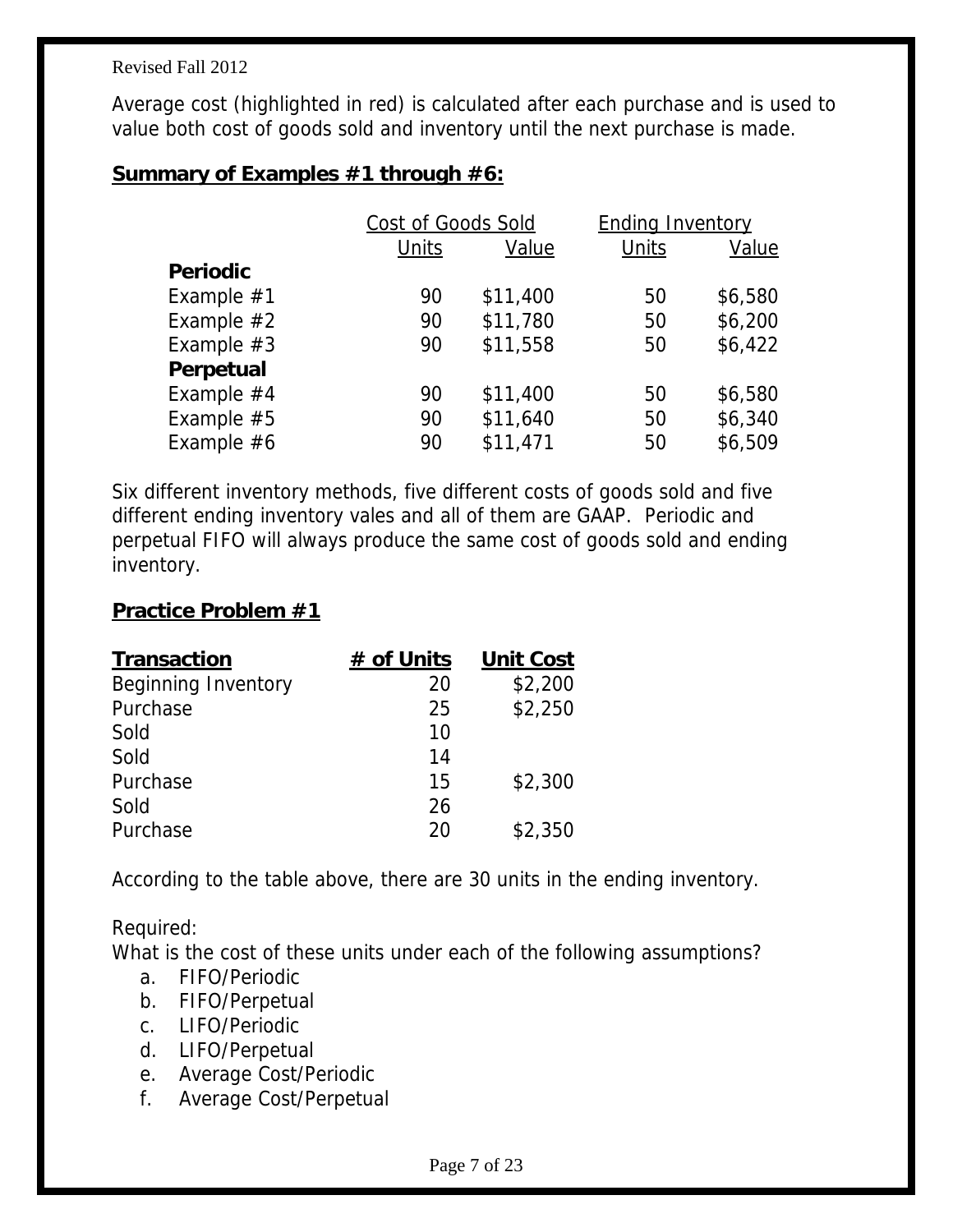#### **Practice Problem #2:**

For each item below, indicate whether FIFO or LIFO will generally result in a higher reported amount when inventory costs are rising versus falling.

| <b>Inventory Costs</b> | <u>Higher</u><br><b>Total Assets</b> | <b>Higher Cost of</b><br>Goods Sold | <b>Higher</b><br>Net Income |
|------------------------|--------------------------------------|-------------------------------------|-----------------------------|
| Rising                 |                                      |                                     |                             |
| Falling                |                                      |                                     |                             |

#### **Practice Problem #3:**

During 2012, a company sells 200 units of inventory for \$50 each. The company has the following inventory purchase transactions for 2012:

| Date             | Transaction                | Units | Unit Cost | <b>Total Cost</b> |
|------------------|----------------------------|-------|-----------|-------------------|
| Jan 1            | <b>Beginning Inventory</b> | 50    | \$39      | \$1,950           |
| May 5            | Purchase                   | 100   | 38        | 3,800             |
| Nov <sub>3</sub> | Purchase                   | 80    | 37        | 2,960             |
|                  |                            | 230   |           | \$8,710           |

Actual sales by the company include its entire beginning inventory, 80 units of inventory from the May 5 purchase, and 70 units from the November 3 purchase.

Required: Calculate cost of goods sold and ending inventory for 2012 assuming the company uses specific identification.

#### **Practice Problem #4:**

A company reports inventory using the lower-of-cost-or-market method. Below is information related to its year-end inventory:

| Inventory | Quantity | Cost | Market |
|-----------|----------|------|--------|
| Item A    | 100      | \$25 | \$30   |
| Item B    | 50       | 30   | 20     |

Required: Calculate ending inventory under lower-of-cost-or-market and record any necessary adjustment to inventory.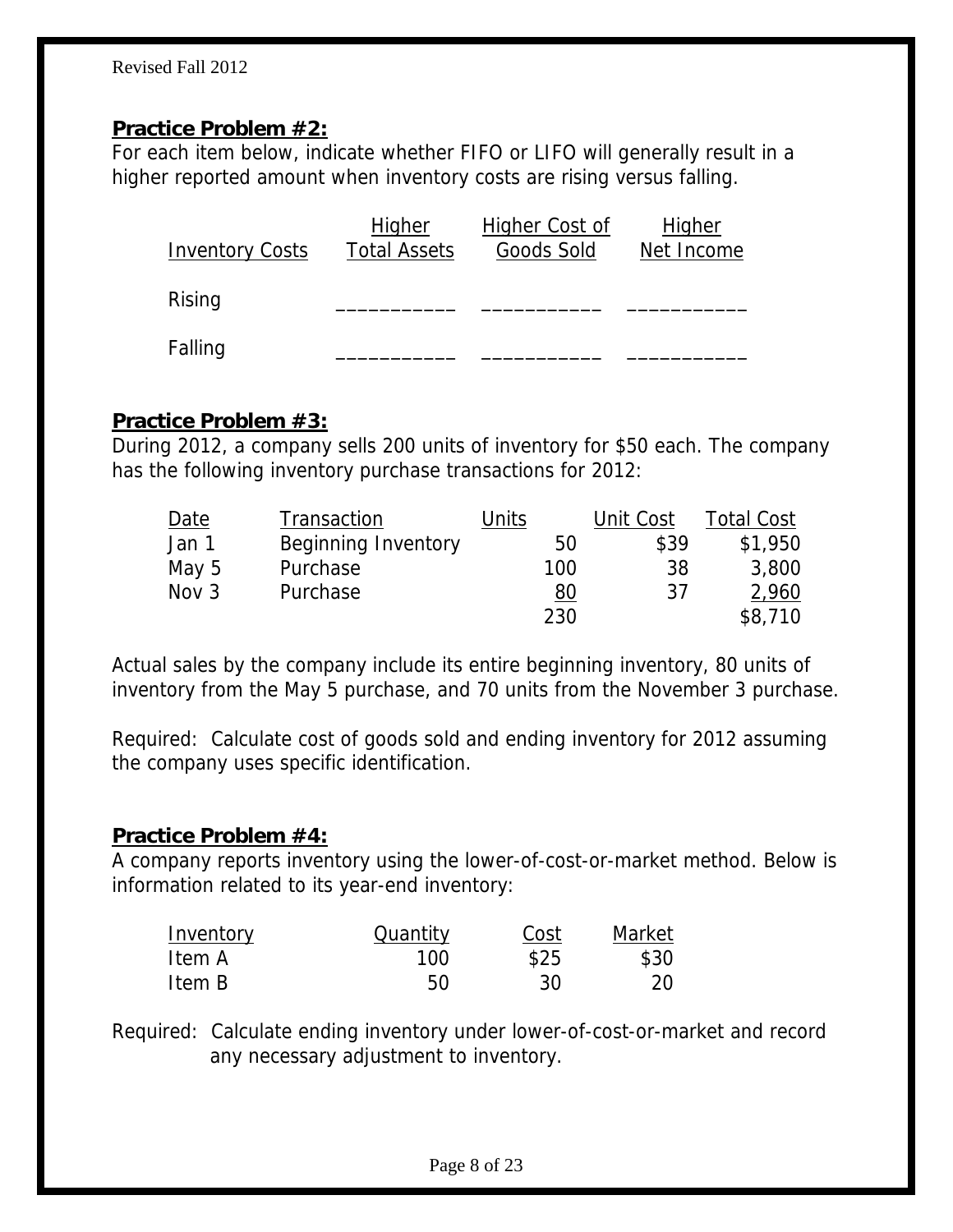## **Sample True / False Questions**

- 1. Overstating ending inventory in the current year causes net income in the current year to be overstated. True False
- 2. Using the weighted-average cost method, the average cost of inventory is calculated as the average unit cost of inventory purchased during the year. True False
- 3. During periods of rising costs, FIFO generally results in a higher cost of goods sold. True False
- 4. During periods of rising costs, LIFO generally results in a higher ending inventory balance. True False
- 5. Accountants often call FIFO the balance sheet approach because the amount it reports for ending inventory better approximates the current cost of inventory. True False
- 6. When the market value of inventory falls below its cost, no adjustment to the accounting records is needed. True False
- 7. The use of the lower-of-cost-or-market method to report inventory is an example of conservatism in financial reporting. True False
- 8. A company that has average inventory of \$500 and cost of goods sold of \$2,000 would have an inventory turnover ratio of 0.25. True False
- 9. A periodic inventory system does not continually modify inventory amounts, but instead adjusts for purchases and sales of inventory at the end of the reporting period based on a physical count of inventory on hand.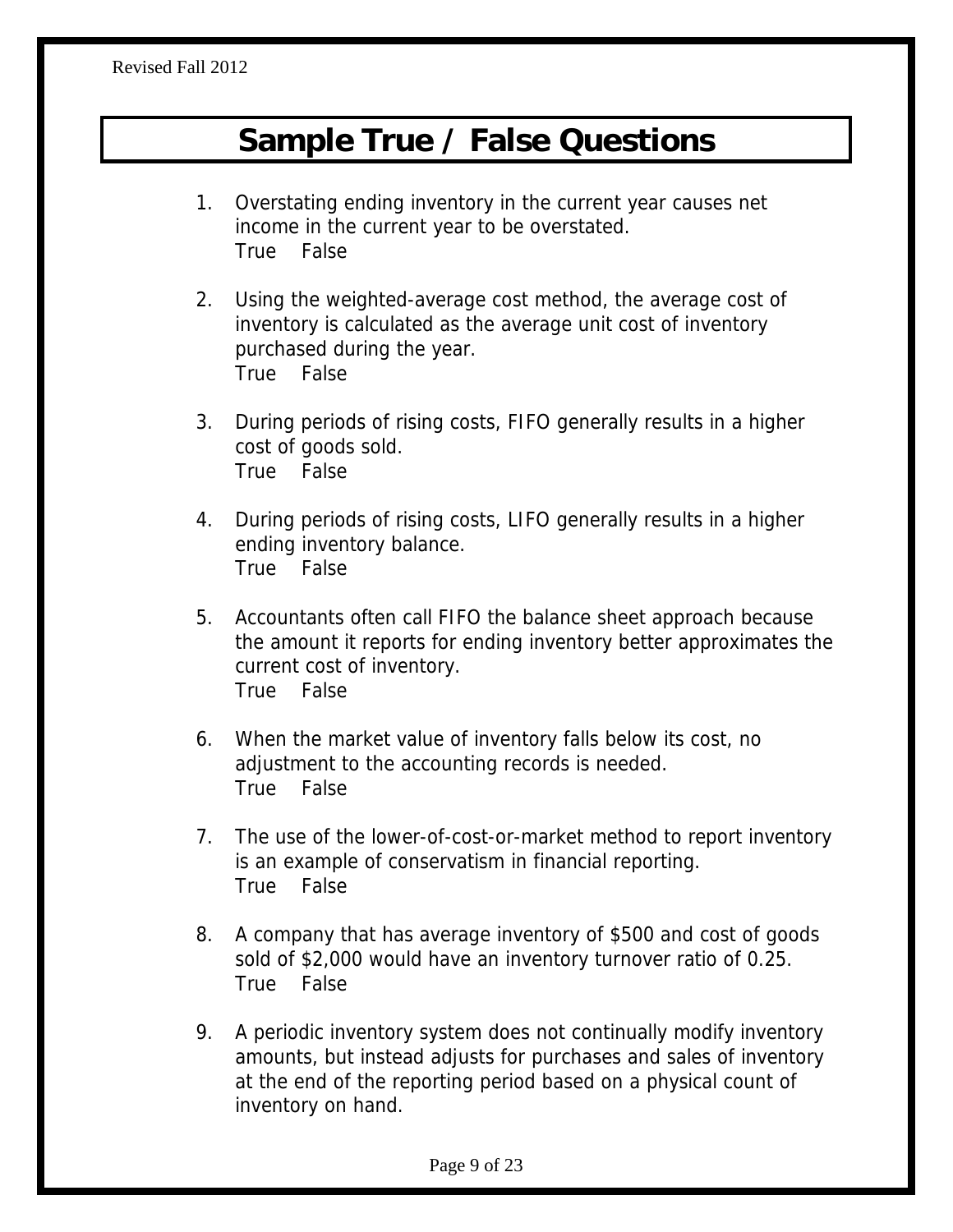True False

- 10. Understating ending inventory in the current year causes cost of goods sold in the current year to be understated. True False
- 11. Using the first-in, first-out method (FIFO), the first units purchased are assumed to be the first ones sold. True False
- 12. For most companies, actual physical flow of their inventory follows LIFO. True False
- 13. One of the primary benefits of using FIFO when inventory costs are rising is that it results in greater tax savings. True False
- 14. At the time inventory is sold, cost of goods sold is recorded under the perpetual inventory system. True False
- 15. Using a perpetual inventory system, the purchase of inventory is recorded with a debit to the Purchases account, which is a temporary account closed to cost of goods sold at the end of the period. True False
- 16. When the value of inventory falls below its cost, companies have the option of recording the inventory at cost or the lower market value. True False
- 17. The adjustment to write down inventory from cost to its lower market value includes a debit to Cost of Goods Sold and a credit to Inventory. True False
- 18. The inventory turnover ratio equals cost of goods sold divided by average inventory. True False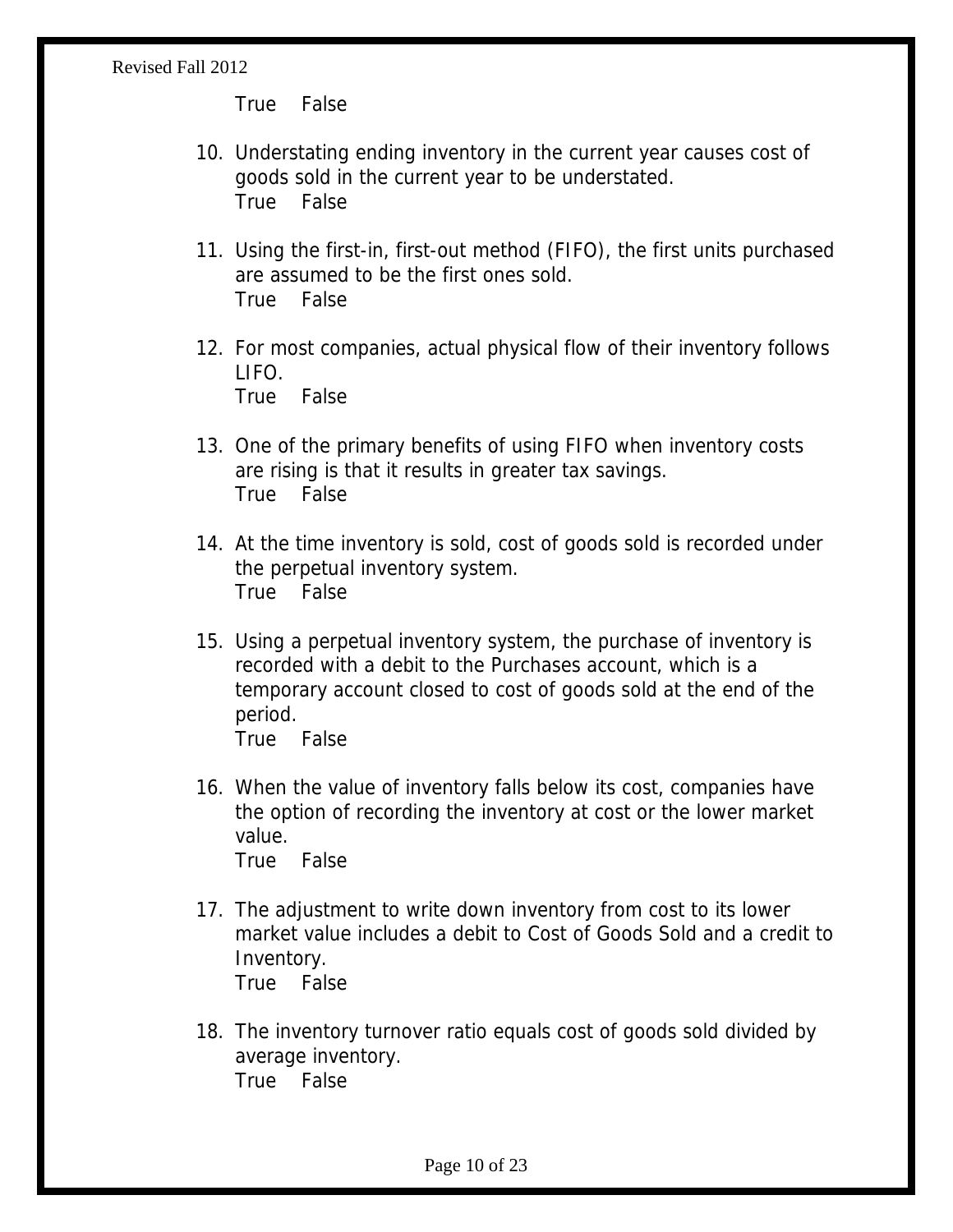- 19. Using LIFO, the amount reported for ending inventory does not differ depending on whether a company uses a periodic system or a perpetual system. True False
- 20. During periods of rising costs, LIFO generally results in a higher cost of goods sold. True False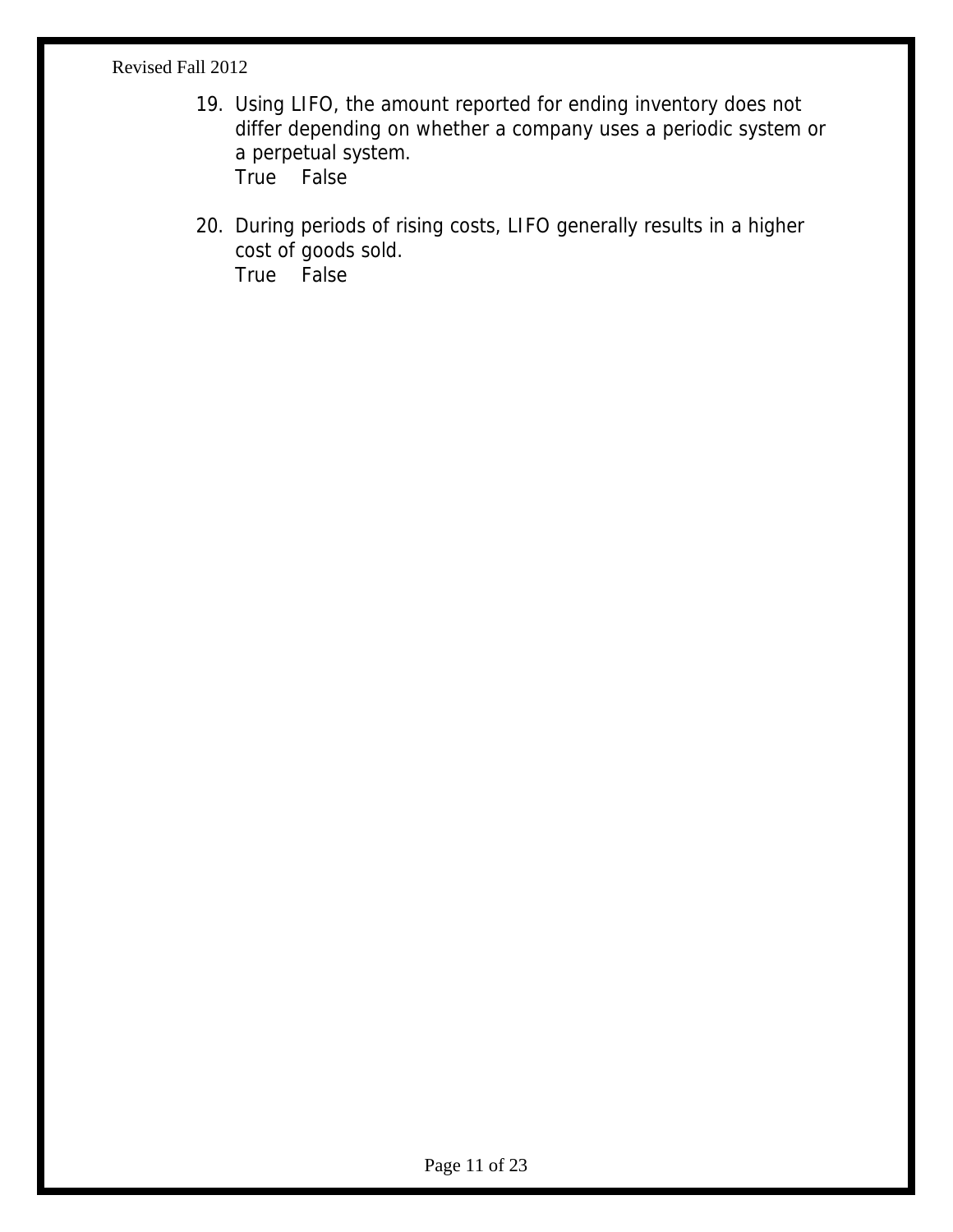## **Sample Multiple Choice Questions**

- 1. If the merchandise costs \$6,000, insurance in transit costs \$500, tariff costs \$50, processing the purchase order by the purchasing department costs \$35, and the company receiving dock personnel costs \$15, what is the total cost charged to the merchandise?
	- a) \$6,000
	- b) \$6,500
	- c) \$6,550
	- d) \$6,600
- 2. Merchandise inventory at the end of the year was inadvertently overstated. Which of the following statements correctly states the effect of the error on net income, assets and owner's equity?
	- a) Net income is overstated, assets are overstated, owners' equity is overstated.
	- b) Net income is overstated, assets are overstated, owners' equity is understated.
	- c) Net income is understated, assets are understated, owners' equity is understated.
	- d) Net income is understated, assets are understated, owners' equity is overstated.
- 3. Under which method of cost flows is the inventory assumed to be composed of the most recent costs?
	- a) average cost
	- b) first-in, first-out
	- c) last-in, first-out
	- d) weighted average
- 4. If merchandise inventory is being valued at cost and the price level is steadily rising, the method of costing that will yield the highest net income is?
	- a) periodic
	- b) FIFO
	- c) LIFO
	- d) Average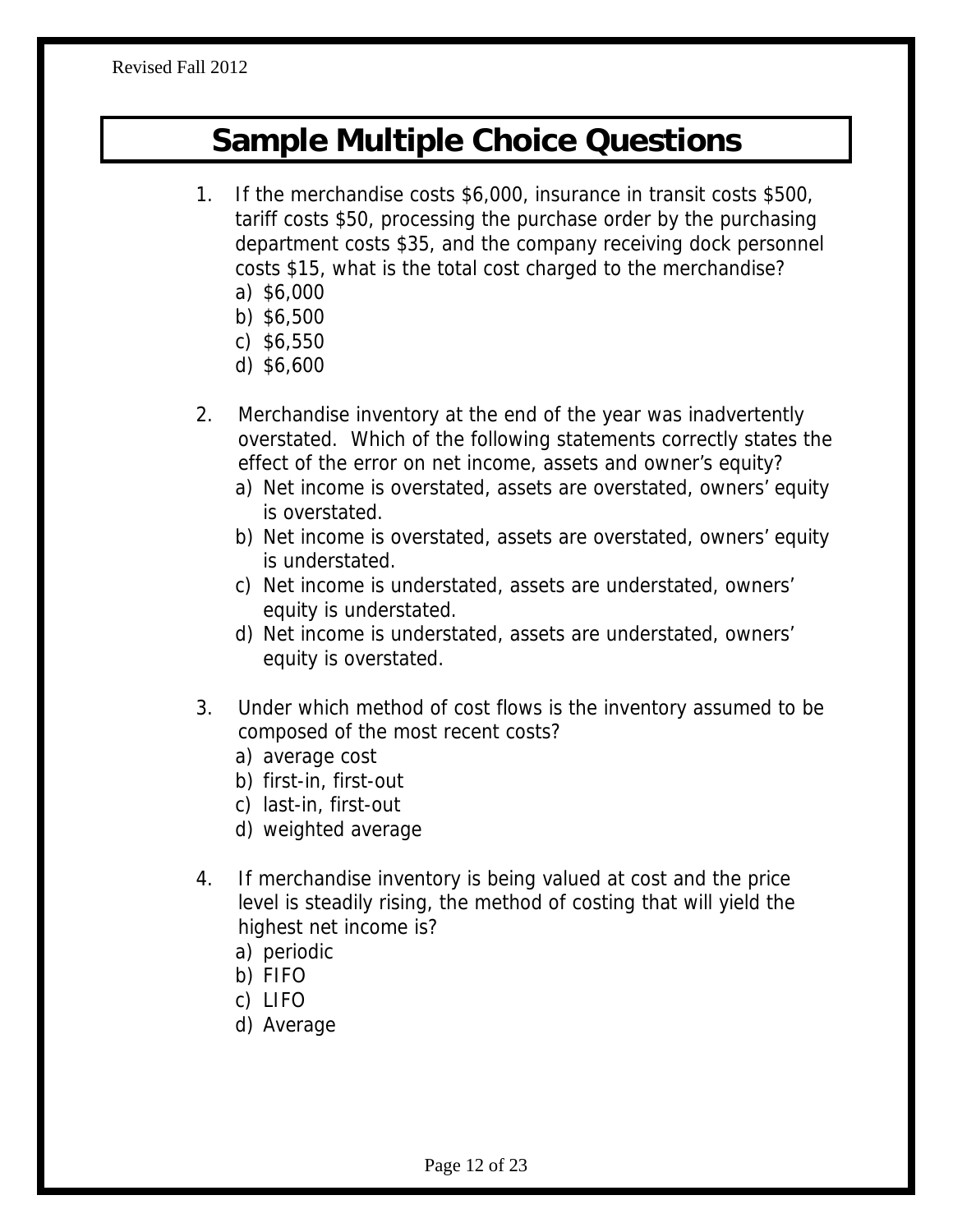- 5. If the cost of an item of inventory is \$50, the current replacement cost is \$45, and the sales price is \$65, the amount included in inventory according to the lower of cost or market is:
	- a) \$20
	- b) \$65
	- c) \$50
	- d) \$45
- 6. Merchandise Inventory is reported on the balance sheet in the section entitled:
	- a) current liabilities
	- b) plant assets
	- c) current assets
	- d) owner's equity
- 7. The number of days' sales in inventory
	- a) Measures the length of time it takes to acquire, sell, and replace the inventory.
	- b) Is computed by dividing the cost of merchandise sold by 365.
	- c) Measures the length of time it takes to sell the merchandise on credit and collect the account receivable.
	- d) Is about the same for all industries.

 Use the following information to answer questions 8-10: Acme Company just started business in August and they use the periodic inventory system. They made the following purchases during August:

| August 01 | 300 units | \$1,560 total cost |
|-----------|-----------|--------------------|
| August 12 | 400 units | 2,340 total cost   |
| August 24 | 400 units | 2,520 total cost   |
| August 30 | 300 units | 1,980 total cost   |

- 8. A physical count of the inventory on August 31 reveals that there are 500 units on hand. Using a FIFO cost flow assumption, the value of the ending inventory on August 31 is:
	- a) \$2,730
	- b) \$5,670
	- c) \$5,160
	- d) \$3,240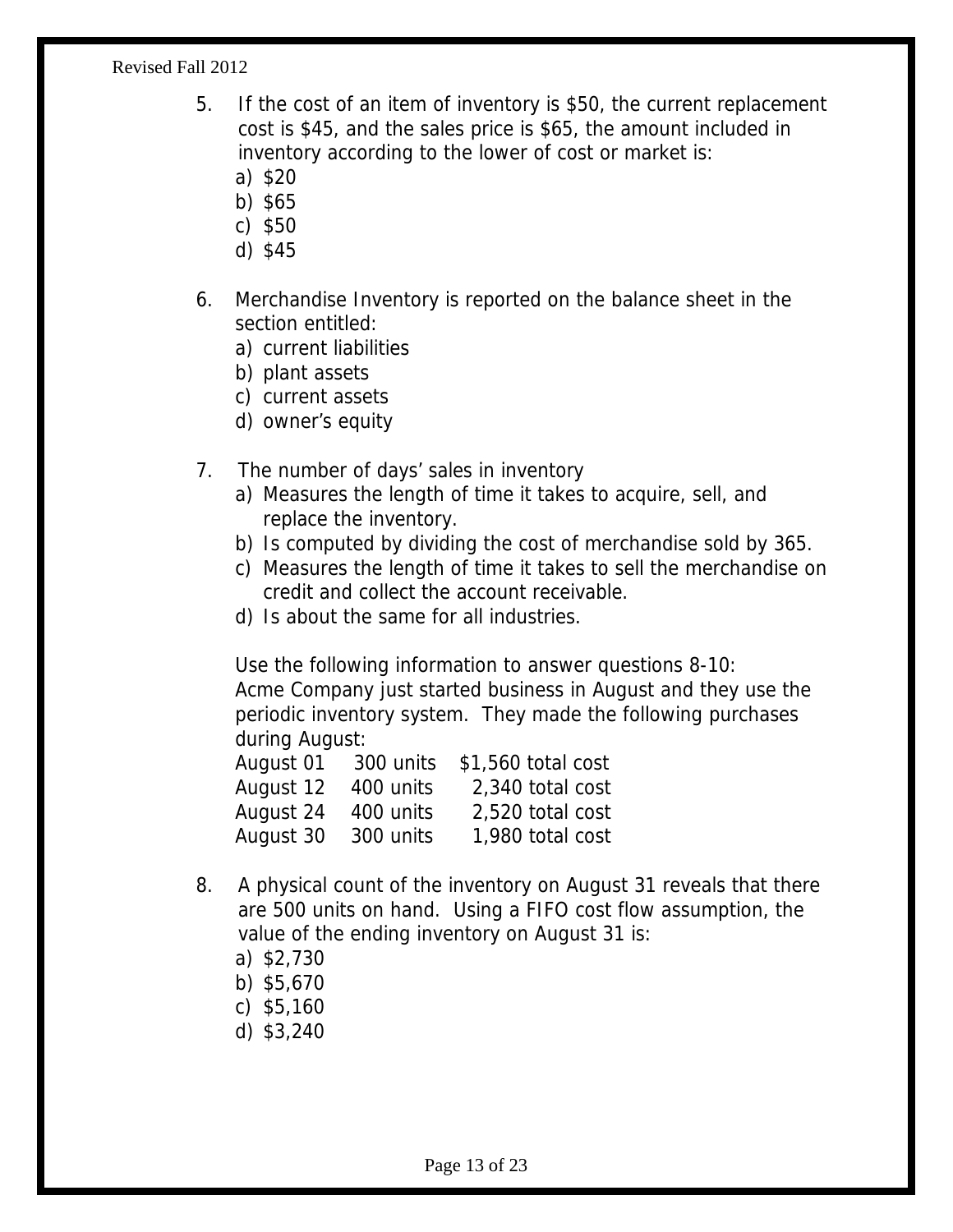- 9. A physical count of the inventory on August 31 reveals that there are 500 units on hand. Using a LIFO cost flow assumption, the value of the ending inventory on August 31 is:
	- a) \$3,240
	- b) \$2,730
	- c) \$5,670
	- d) \$5,160
- 10. A physical count of the inventory on August 31 reveals that there are 500 units on hand. Using the average cost method, the cost of goods sold for August is:
	- a) \$5,400
	- b) \$8,400
	- c) \$2,300
	- d) \$3,000

Use the following information to answer questions 11-13:

 Cole, Inc. uses perpetual inventory procedures and made the following sales and purchases during the month of September:

| September 1 Balance    | 200 units \$150/unit |            |
|------------------------|----------------------|------------|
| September 5 Sold       | 110 units            |            |
| September 8 Purchased  | 400 units            | \$155/unit |
| September 10 Sold      | 320 units            |            |
| September 15 Purchased | 400 units \$160/unit |            |
| September 20 Sold      | 240 units            |            |
| September 25 Sold      | 230 units            |            |
| September 30 Purchased | 300 units \$165/unit |            |
|                        |                      |            |

- 11. A physical count of the inventory on September 30 reveals that there are 400 units on hand. Using a FIFO cost flow assumption, the value of the ending inventory on August 31 is:
	- a) \$60,000
	- b) \$66,000
	- c) \$65,500
	- d) \$64,550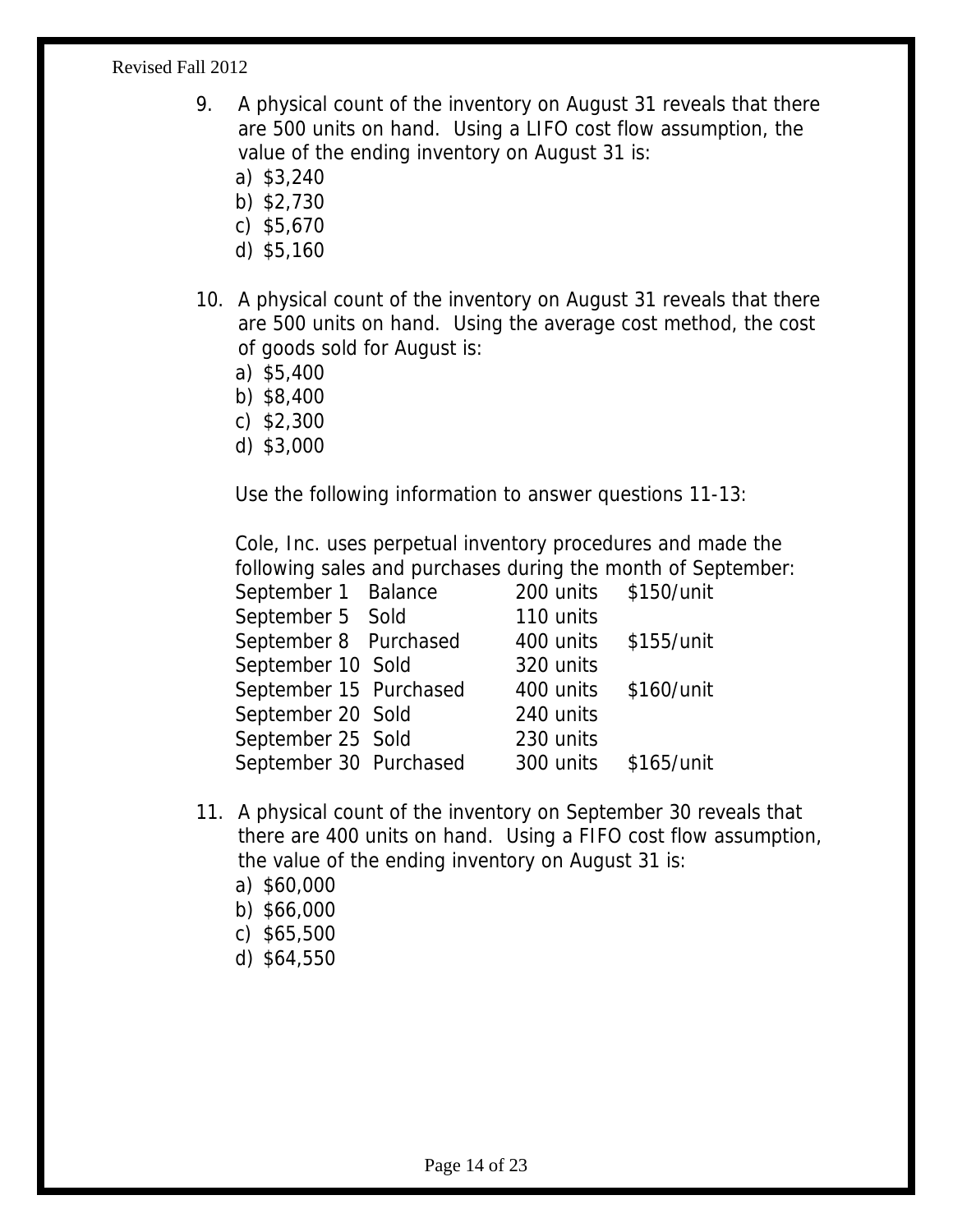- 12. A physical count of the inventory on September 30 reveals that there are 400 units on hand. Using a LIFO cost flow assumption, the value of the ending inventory on August 31 is:
	- a) \$64,550
	- b) \$65,500
	- c) \$61,000
	- d) \$60,000
- 13. A physical count of the inventory on September 30 reveals that there are 400 units on hand. Using a LIFO cost flow assumption, determine the cost of goods sold:
	- a) \$140,000
	- b) \$144,500
	- c) \$140,950
	- d) \$141,750
- 14. Bill Inc.'s correct ending balance for the inventory account at the end of 2012 should be \$5,000, but the company incorrectly stated it as \$3,000. In 2013, Bill correctly recorded its ending balance of the inventory account. Which one of the following is true?
	- a) Gross profit is overstated by \$2,000 in 2012.
	- b) Retained earnings are understated by \$2,000 in 2013.
	- c) Gross profit is overstated by \$2,000 in 2013.
	- d) Cost of goods sold is understated by \$2,000 in 2012.
- 15. Inventory records for Dunbar Incorporated revealed the following:

|         |                     | Number   | Unit   |
|---------|---------------------|----------|--------|
| Date    | Transaction         | of Units | Cost   |
| Apr. 1  | Beginning inventory | 500      | \$2.40 |
| Apr. 20 | Purchase            | 400      | 2.50   |

Dunbar sold 700 units of inventory during the month. Cost of goods sold assuming LIFO would be:

- a) \$1,730
- b) \$1,700
- c) \$1,720
- d) \$1,710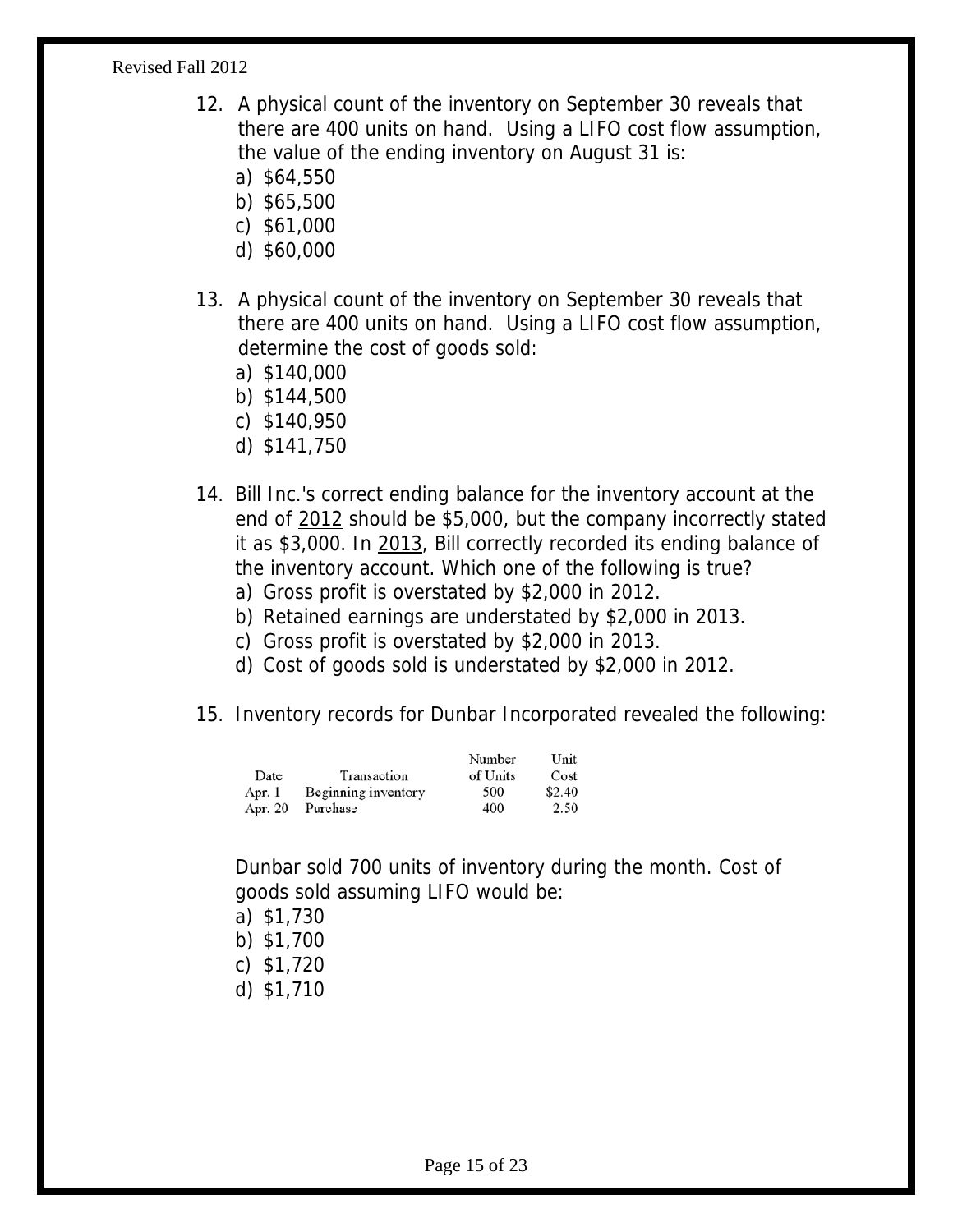16. Inventory records for Dunbar Incorporated revealed the following:

|         |                     | Number   | Unit   |
|---------|---------------------|----------|--------|
| Date    | Transaction         | of Units | Cost   |
| Apr. 1  | Beginning inventory | 500      | \$2.40 |
| Apr. 20 | Purchase            | 400      | 2.50   |

Dunbar sold 700 units of inventory during the month. Ending inventory assuming weighted-average cost would be (round weighted-average unit cost to four decimals if necessary):

- a) \$502
- b) \$490
- c) \$489
- d) \$480
- 17. During periods when inventory costs are rising, cost of goods sold will most likely be:
	- a) Higher under FIFO than LIFO.
	- b) Higher under FIFO than average cost.
	- c) Lower under average cost than LIFO.
	- d) Lower under LIFO than FIFO.
- 18. Niva Company has the following information for their inventories A, B, C, and D:

| Ouantity | Historical Cost | Market Value |
|----------|-----------------|--------------|
|          | 20              |              |
|          |                 |              |
| 40       |                 |              |
|          |                 |              |

The necessary adjustment associated with the lower-of-cost-ormarket method would be:

| a) Inventory          | 675 |
|-----------------------|-----|
| Cost of Goods Sold    | 675 |
| b) Cost of Goods Sold | 675 |
| Inventory             | 675 |
| c) Inventory          | 475 |
| Cost of Goods Sold    | 475 |
| d) Cost of Goods Sold | 475 |
| Inventory             | 475 |
|                       |     |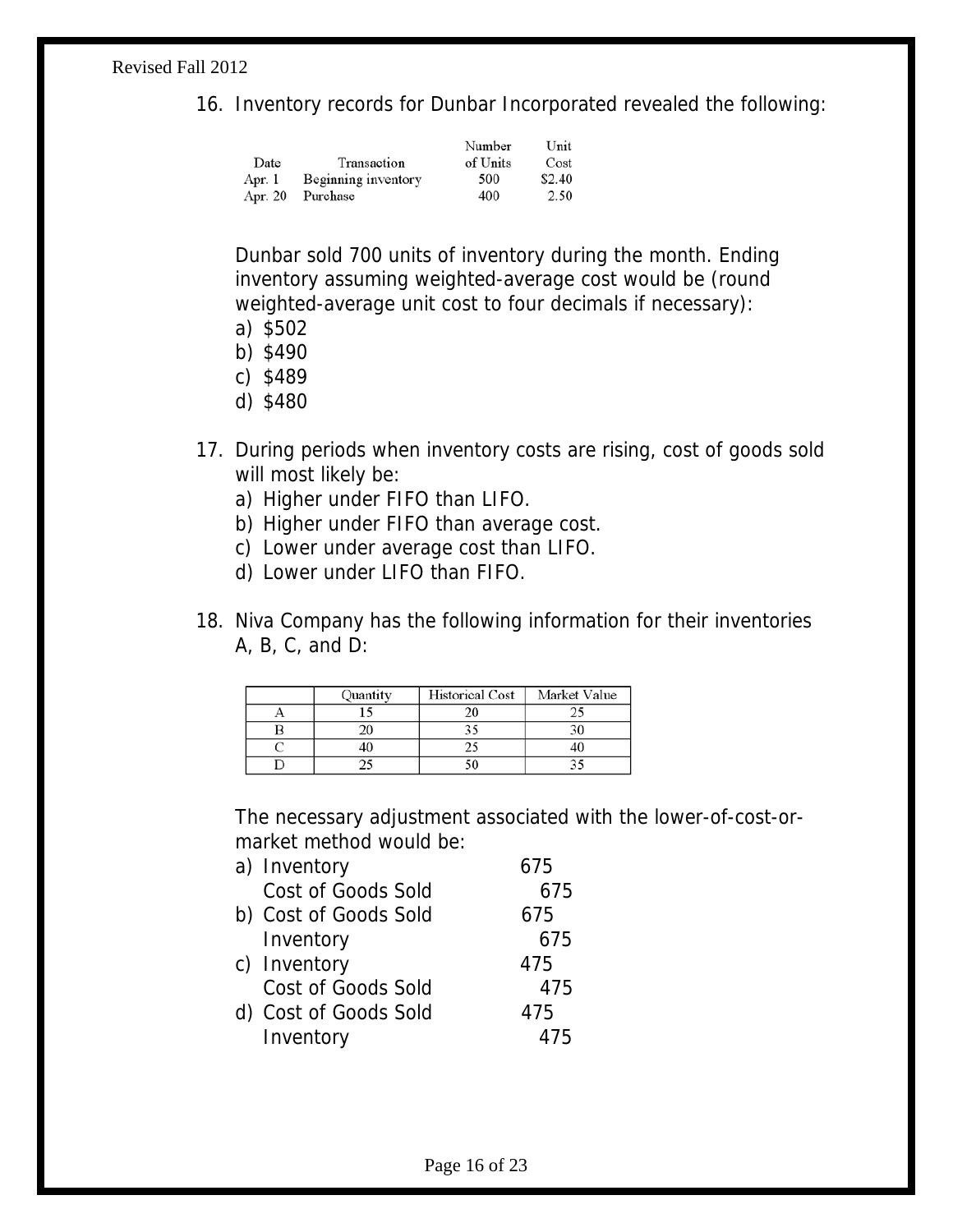- 19. Under the principle of lower-of-cost-or-market, when a company has 10 units of inventory A with market value of \$50 and a cost of \$60, what is the adjustment?
	- a) Debit Inventory \$100; credit Cost of Goods Sold \$100.
	- b) Debit Inventory \$500; credit Cost of Goods Sold \$500.
	- c) Debit Cost of Goods Sold \$100; credit Inventory \$100.
	- d) Debit Cost of Goods Sold \$500; credit Inventory \$500.
- 20. At the end of a reporting period, Gamble Corporation determines that its ending inventory has a cost of \$300,000 and a market value of \$230,000. What would be the effect(s) of the adjustment to write down inventory to market value?
	- a) Decrease total assets
	- b) Decrease net income
	- c) Increase retained earnings
	- d) Both a) and b)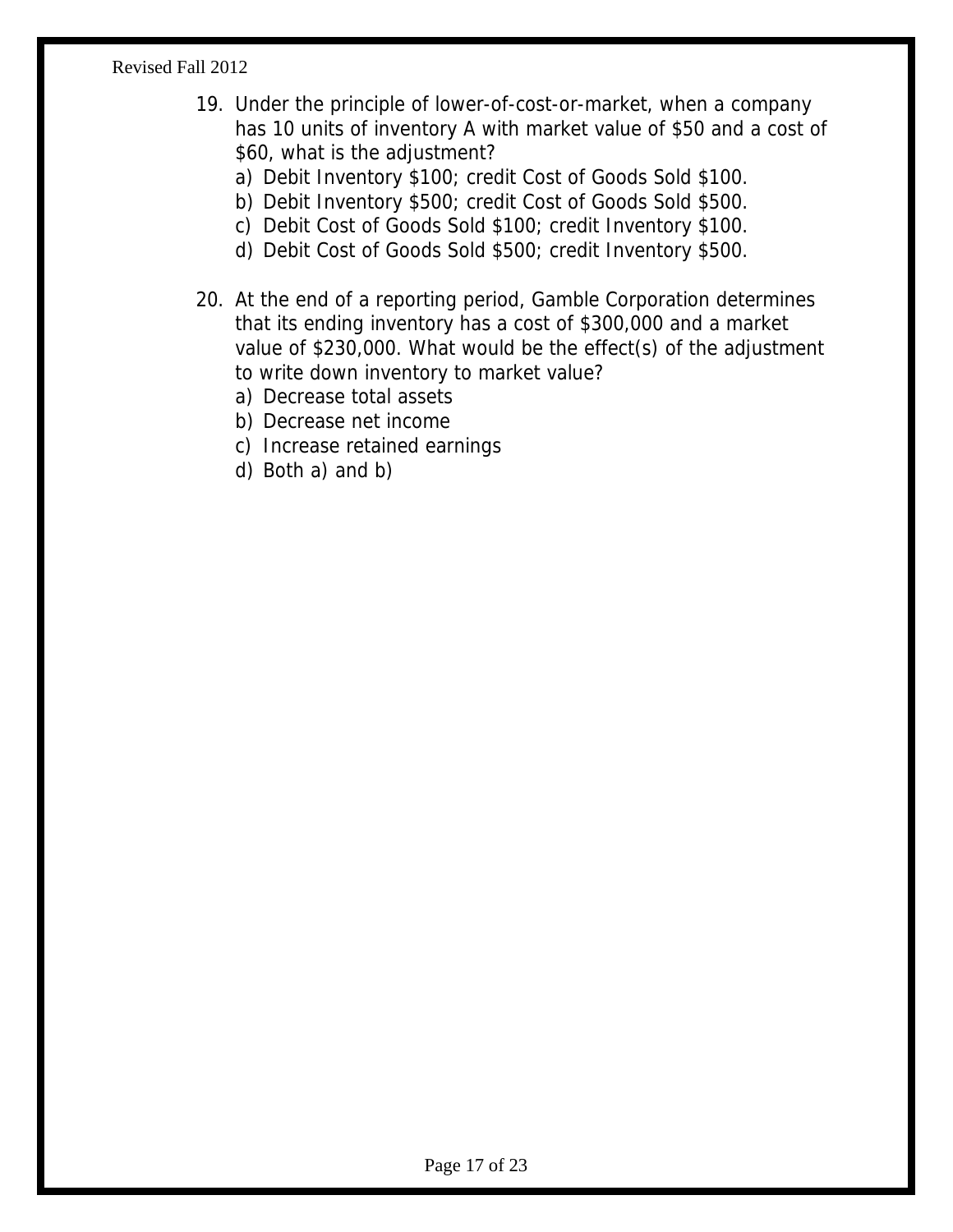# **SOLUTIONS TO PRACTICE PROBLEMS**

## **Practice Problem #1**

|       | Cost of Goods Sold |           |       | <b>Ending Inventory</b> |          |
|-------|--------------------|-----------|-------|-------------------------|----------|
| Units | Cost/unit          |           | Units | Cost/unit               | Total    |
| 20    | \$2,200            | \$44,000  |       |                         |          |
| 25    | \$2,250            | 56,250    |       |                         |          |
| 5     | \$2,300            | 11,500    | 10    | \$2,300                 | \$23,000 |
|       |                    |           | 20    | \$2,350                 | 47,000   |
|       |                    | \$111,750 |       |                         | \$70,000 |
|       |                    |           |       |                         |          |

## b) FIFO/Perpetual

| Transaction                           | Cost of Goods Sold   | <b>Balance</b>        |
|---------------------------------------|----------------------|-----------------------|
| <u>Type</u><br>Beginning<br>Inventory |                      | $20@$2,200=$44,000$   |
| Purchased                             |                      | $20@$2,200=$44,000$   |
|                                       |                      | $25@$2,250=$56,250$   |
| Sold                                  | 10@\$2,200=\$22,000  | $10@$2,200=$22,000$   |
|                                       |                      | $25@$2,250=$56,250$   |
| Sold                                  | $10@$2,200=$22,000$  |                       |
|                                       | $4@$2,250 = $9,000$  | $21@$2,250=$47,250$   |
| Purchased                             |                      | $21@$2,250=$47,250$   |
|                                       |                      | $15@2.300 = $34.500$  |
| Sold                                  | $21@$2,250=$47,250$  |                       |
|                                       | $5@$2,300 = $11,500$ | $10@2,300=23,000$     |
| Purchased                             |                      | $10@2,300=23,000$     |
|                                       |                      | $20@$2,350 = $47,000$ |
| Total/Balance                         | \$111,750            | \$70,000              |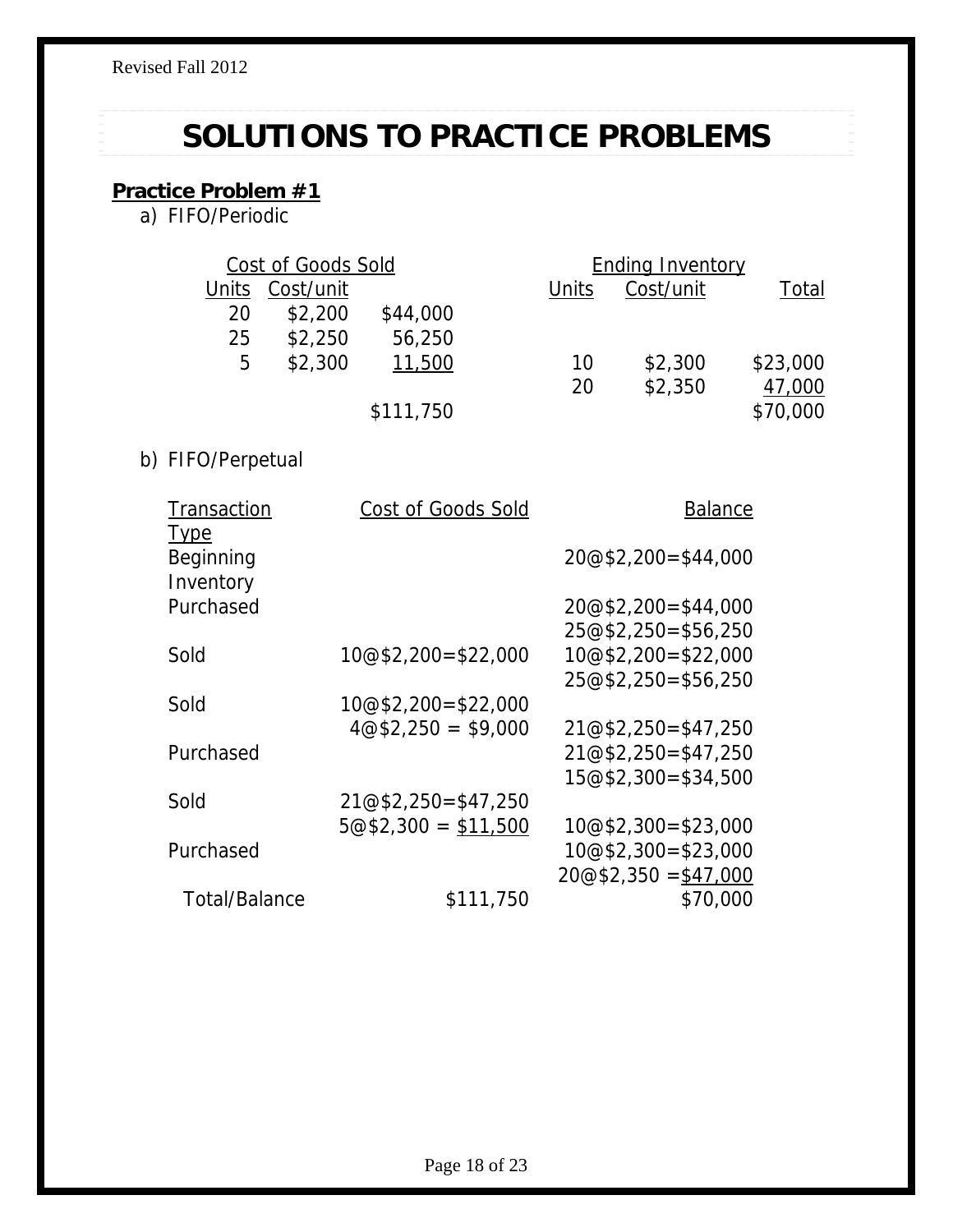## c) LIFO/Periodic

|       | Cost of Goods Sold |           |       | <b>Ending Inventory</b> |              |
|-------|--------------------|-----------|-------|-------------------------|--------------|
| Units | Cost/unit          | Total     | Units | Cost/unit               | <u>Total</u> |
| 15    | \$2.250            | \$33.750  | 20    | \$2,200                 | \$44,000     |
| 15    | \$2,300            | 34,500    | 10    | \$2,250                 | 22,500       |
| 20    | \$2,350            | 47,000    |       |                         |              |
|       |                    | \$115,250 |       |                         | \$66,500     |

d) LIFO/Perpetual

| Transaction                           | Cost of Goods Sold    | <b>Balance</b>        |
|---------------------------------------|-----------------------|-----------------------|
| <b>Type</b><br>Beginning<br>Inventory |                       | $20@$2,200=$44,000$   |
| Purchased                             |                       | $20@$2,200=$44,000$   |
|                                       |                       | $25@$2,250=$56,250$   |
| Sold                                  | 10@\$2,250=\$22,500   | $20@$2,200=$44,000$   |
|                                       |                       | $15@2.250 = $33.750$  |
| Sold                                  |                       | $20@$2,200=$44,000$   |
|                                       | $14@$2,250 = $31,500$ | $1@$2,250 = $2,250$   |
| Purchased                             |                       | $20@$2,200=$44,000$   |
|                                       |                       | $1@$2,250 = $2,250$   |
|                                       |                       | $15@2,300=$ \$34,500  |
| Sold                                  | $10@$2,200 = $22,000$ | 10@\$2,200=\$22,000   |
|                                       | $1@32,250=2,250$      |                       |
|                                       | $15@2,300 = $34,500$  |                       |
| Purchased                             |                       | 10@\$2,200=\$22,000   |
|                                       |                       | $20@$2,350 = $47,000$ |
| Total/Balance                         | \$112,750             | \$69,000              |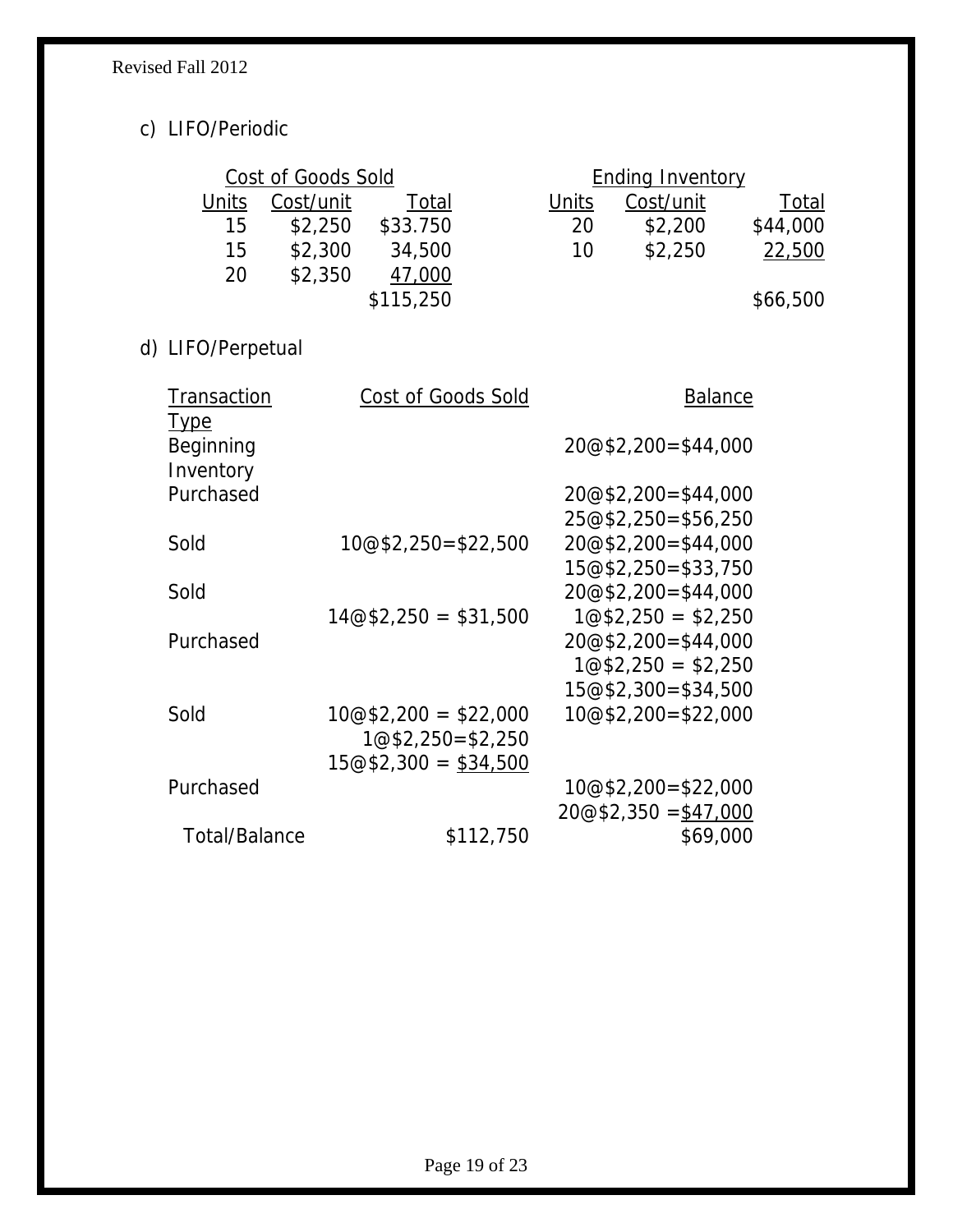e) Average Cost/Periodic

| <b>Transaction Type</b>    | $#$ of Units | Unit Cost  | Value     |
|----------------------------|--------------|------------|-----------|
| <b>Beginning Inventory</b> | 20           | \$2,200    | \$44,000  |
| Purchased                  | 25           | \$2,250    | 56,250    |
| Purchased                  | 15           | \$2,300    | 34,500    |
| Purchased                  | 20           | \$2,350    | 47,000    |
| Total                      | 80           | \$2,271.88 | \$181,750 |

| Cost of Goods Sold |                 |                            |  |
|--------------------|-----------------|----------------------------|--|
|                    | Units Cost/unit | Total                      |  |
|                    |                 | 50 \$2,271.88 \$113,593.25 |  |

**Ending Inventory** Units Cost/unit Total 50 \$2,271.88 \$113,593.25 30 \$2,271.88 \$68,156.25

## f) Average Cost/Perpetual

| Transaction   | Purchases            | Cost of Goods Sold       | <b>Balance</b>            |
|---------------|----------------------|--------------------------|---------------------------|
| <b>Type</b>   |                      |                          |                           |
| Beginning     |                      |                          | $20@$2,200=$44,000$       |
| Inventory     |                      |                          |                           |
| Purchased     | $25@$2,250=$56,250$  |                          | 45@\$2,227.78=\$100,250   |
| Sold          |                      | $10@$2,227.78=$22,278$   | 35@\$2,227.78=\$77,972.22 |
| Sold          |                      | $14@$2,227.78=$31,189$   | $21@$2,227.78=$46,783$    |
| Purchased     | $15@2,300=$ \$34,500 |                          | $36@$2,257.86 = $81,283$  |
| Sold          |                      | $26@$2,257.86 = $58,704$ | $10@$2,257.86 = $22,579$  |
| Purchased     | $20@$2,350=$47,000$  |                          | $30@$2,319.30=$69,579$    |
| Total/Balance |                      | \$112,171                | \$69,579                  |

#### **Practice Problem #2:**

|                        | <u>Higher</u>       | <b>Higher Cost of</b> | <b>Higher</b> |
|------------------------|---------------------|-----------------------|---------------|
| <b>Inventory Costs</b> | <b>Total Assets</b> | Goods Sold            | Net Income    |
| Rising                 | <b>FIFO</b>         | LIFO.                 | <b>FIFO</b>   |
| Falling                | LIFO.               | <b>FIFO</b>           | LIFO.         |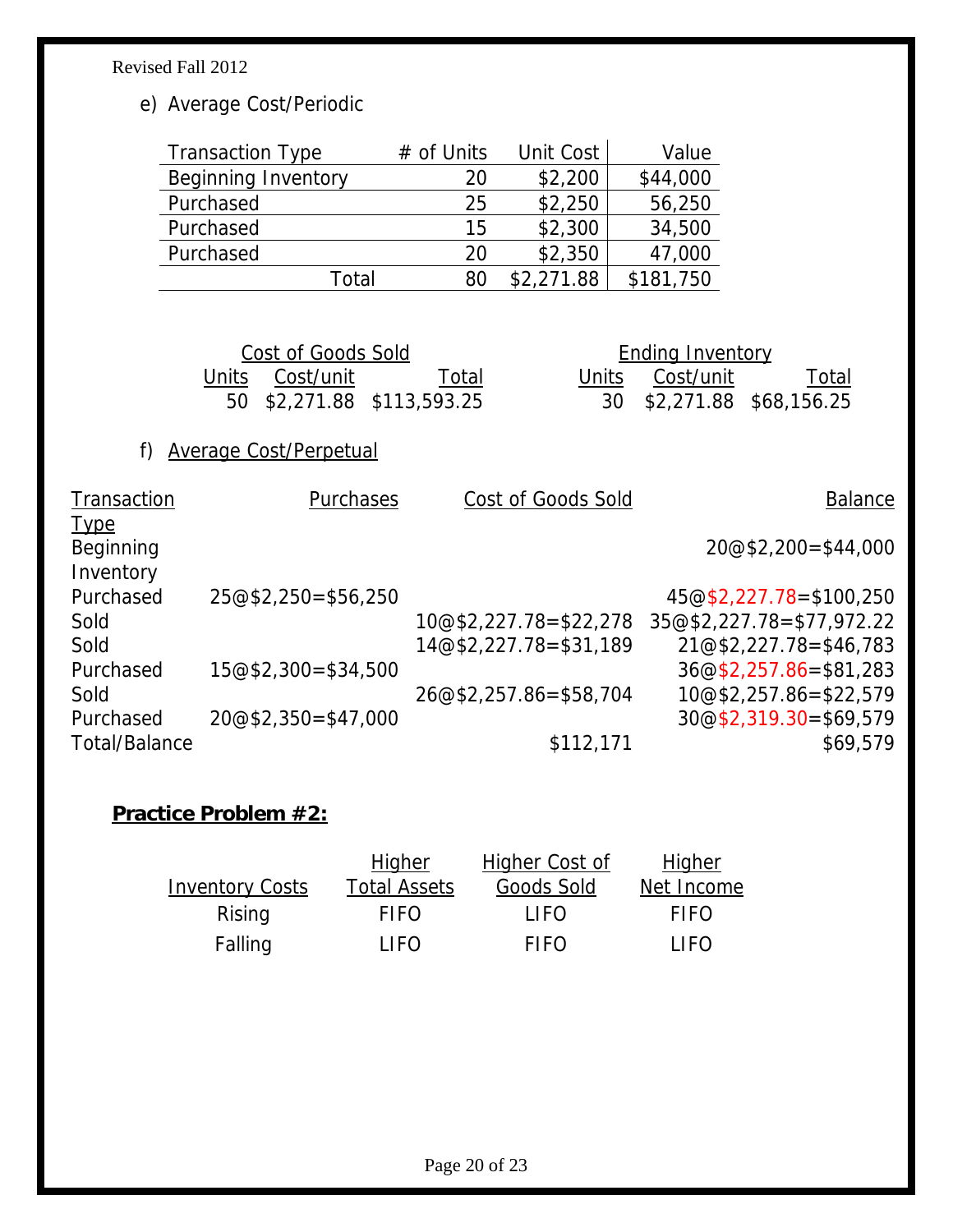#### **Practice Problem #3:**

| Date             | Transaction                | <b>Units Sold</b>               | Unit Cost | <b>Total Cost</b> |
|------------------|----------------------------|---------------------------------|-----------|-------------------|
| Jan 1            | <b>Beginning Inventory</b> | 50                              | \$39      | \$1,950           |
| May 5            | Purchase                   | 80                              | 38        | 3,040             |
| Nov <sub>3</sub> | Purchase                   | <u>70</u>                       | 37        | 2,590             |
|                  |                            | 200                             |           | \$7,580           |
| Date             | Transaction                | Units in<br>Ending<br>Inventory | Unit Cost | <b>Total Cost</b> |
| Jan 1            | <b>Beginning Inventory</b> | $\mathcal{L}$                   | \$39      | \$0               |
| May 5            | Purchase                   | 20                              | 38        | 760               |
| Nov <sub>3</sub> | Purchase                   | <u> 10</u>                      | 37        | <u>370</u>        |
|                  |                            | 230                             |           | \$1,130           |

#### **Practice Problem #4:**

| <b>General Ledger Balance</b> |                 |             |         |            |         |
|-------------------------------|-----------------|-------------|---------|------------|---------|
| Inventory                     | Quantity        | <u>Cost</u> | Total   |            |         |
| Item A                        | 100             | \$25        | \$2,500 |            |         |
| Item B                        | 50              | 30          | 1,500   |            |         |
|                               |                 |             | \$4,000 |            |         |
| Inventory                     | <b>Quantity</b> | <u>Cost</u> | Market  | <u>LCM</u> | Total   |
| Item A                        | 100             | \$25        | \$30    | \$25       | \$2,500 |
| Item B                        | 50              | 30          | 20      | 20         | 1,000   |
|                               |                 |             |         |            | \$3,500 |

Since the lower-of-cost-or-market value is \$500 less than the general ledger balance  $(\$4,000 - 3,500 = $500)$ , the required journal entry is:

Cost of Goods Sold 500 Inventory 500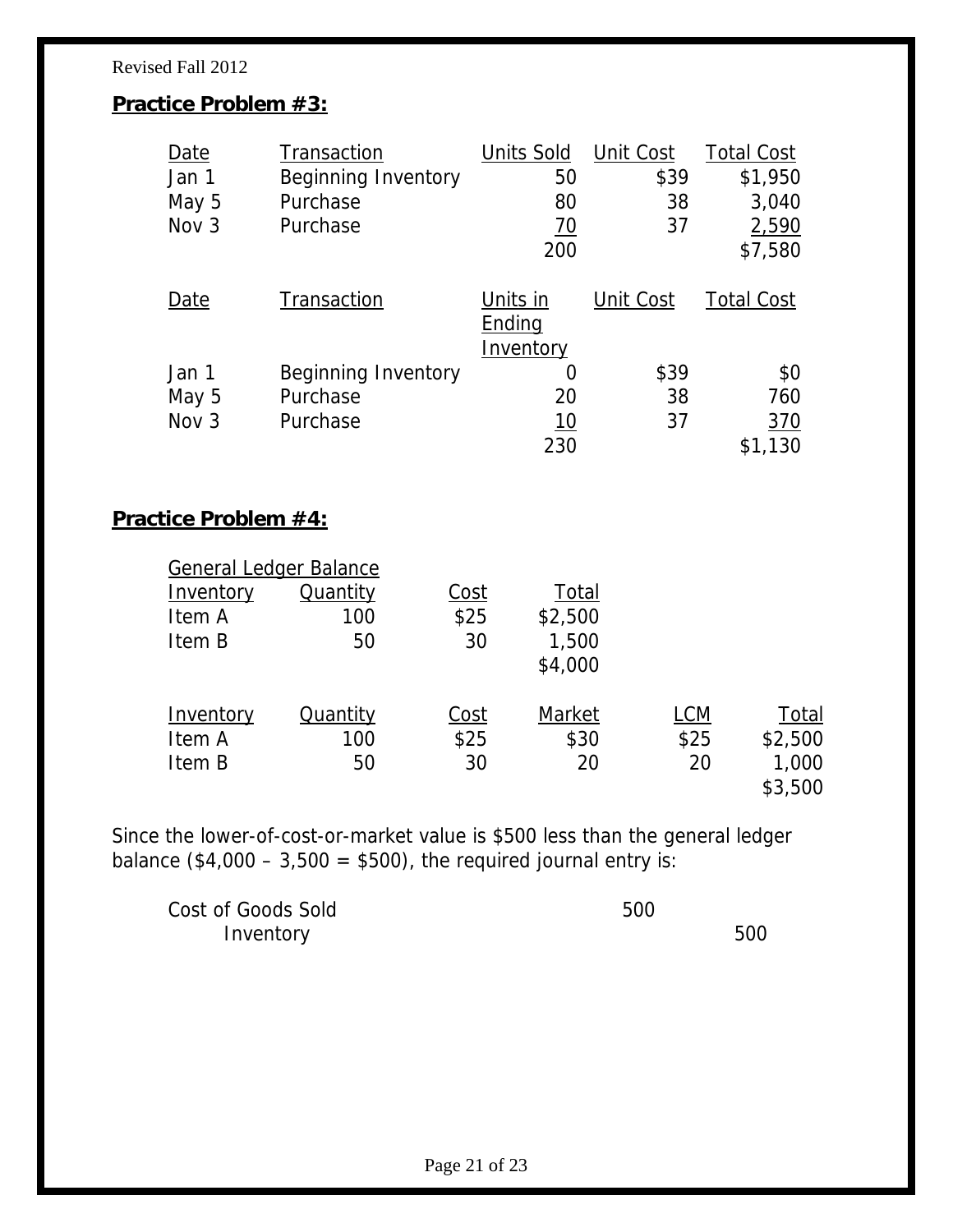# **SOLUTIONS TO TRUE / FALSE QUESTIONS**

- 1. True
- 2. False the average is a weighted-average cost which includes both beginning inventory and purchases and is equal to total cost of goods available for sale divided by the total number of units available for sale.
- 3. False during periods of rising costs, FIFO generally results in a lower cost of goods sold.
- 4. False during periods of rising costs, LIFO generally results in a lower ending inventory balance.
- 5. True
- 6. False companies are required to record an adjustment when market value falls below cost. The adjustment has the effect of reducing assets and increasing expenses.
- 7. True
- 8. False the inventory turnover ratio equals cost of goods sold (\$2,000) divided by average inventory (\$500), which equals 4.0 in this example.
- 9. True
- 10. False understating ending inventory in the current year will cause cost of goods sold in the current year to be overstated.
- 11. True
- 12. False most often, the actual physical flow of goods follows FIFO.
- 13. False when inventory costs are rising, LIFO provides greater tax savings.
- 14. True
- 15. False the debit is to the Inventory account.
- 16. False companies must report inventory at the lower of cost or market value.
- 17. True
- 18. True
- 19. False the amount reported for ending inventory (or cost of goods sold) will differ.
- 20. True